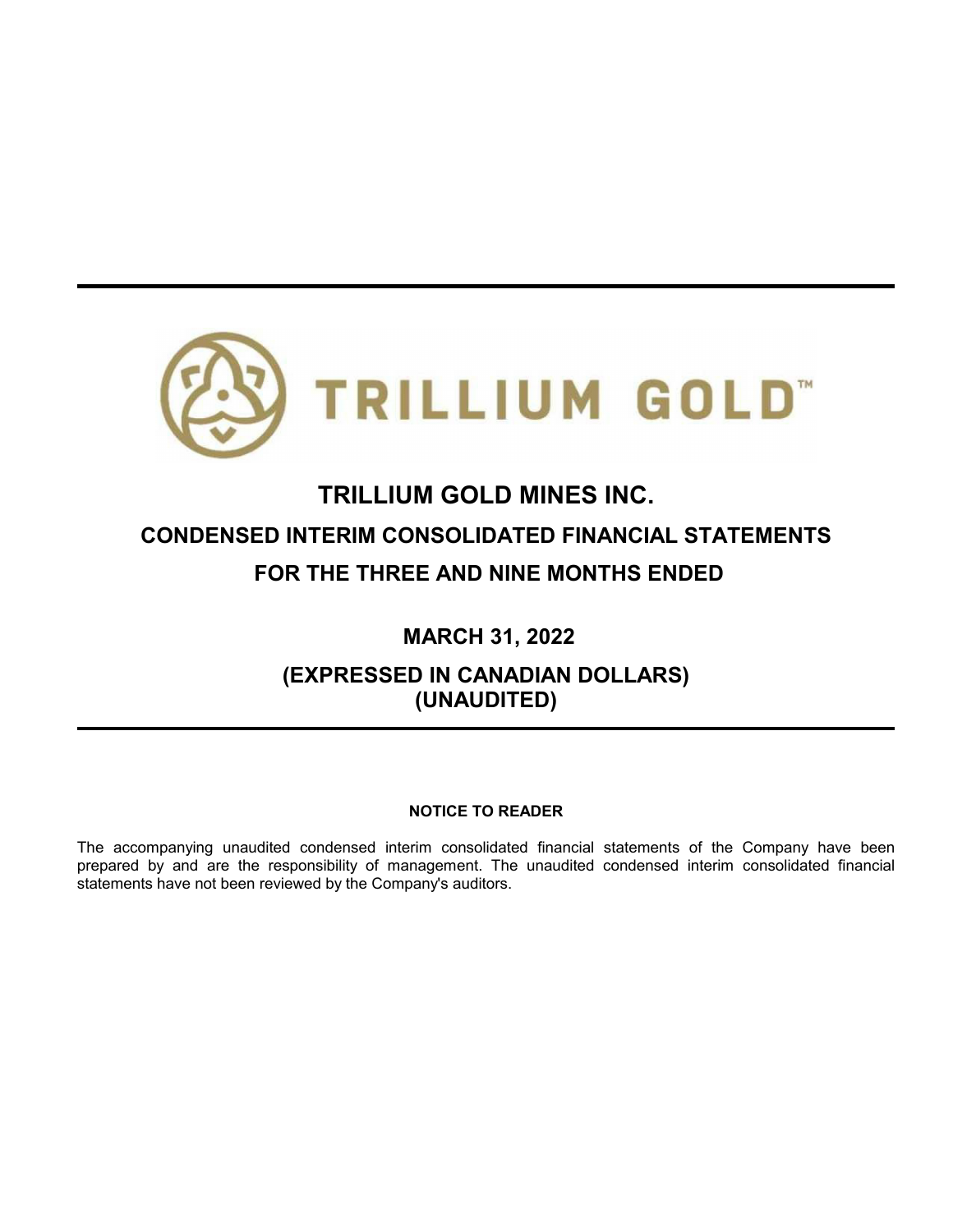## **Trillium Gold Mines Inc. Condensed Interim Consolidated Statements of Financial Position**

**(Expressed in Canadian Dollars)**

**(Unaudited)**

|                                                                                                                                                   |    | As at<br><b>June 30,</b><br>2021          |                                           |
|---------------------------------------------------------------------------------------------------------------------------------------------------|----|-------------------------------------------|-------------------------------------------|
| <b>ASSETS</b>                                                                                                                                     |    |                                           |                                           |
| <b>Current assets</b><br>Cash<br>Amounts receivable (note 4)<br>Prepaid expenses and deposits                                                     | \$ | 4,064,321<br>317,813<br>204,687           | \$<br>6,738,742<br>507,376<br>539,724     |
| <b>Total current assets</b>                                                                                                                       |    | 4,586,821                                 | 7,785,842                                 |
| <b>Non-current assets</b><br>Furniture and equipment (note 5)<br>Exploration and evaluation assets (notes 6 & 7)<br>Right-of-use assets (note 11) |    | 8,347<br>11,252,021<br>405,075            | 10,730<br>8,589,662<br>482,429            |
| <b>Total assets</b>                                                                                                                               | S  | 16,252,264                                | \$<br>16,868,663                          |
| <b>LIABILITIES AND SHAREHOLDERS' EQUITY</b>                                                                                                       |    |                                           |                                           |
| <b>Current liabilities</b><br>Amounts payable and accrued liabilities (notes 8 & 10)<br>Lease liabilities - current portion (note 11)             | \$ | 710,147<br>72,076                         | \$<br>759,414<br>86,830                   |
| <b>Total current liabilities</b>                                                                                                                  |    | 782,223                                   | 846,244                                   |
| <b>Non-current liabilities</b><br>Flow-through premium liability (note 9)<br>Lease liabilities - non-current portion (note 11)                    |    | 896,737<br>340,410                        | 711,774<br>393,115                        |
| <b>Total liabilities</b>                                                                                                                          |    | 2,019,370                                 | 1,951,133                                 |
| <b>Shareholders' equity</b><br>Share capital (note 9)<br>Reserves (note 9)<br>Accumulated deficit                                                 |    | 55,997,595<br>7,274,157<br>(49, 038, 858) | 48,203,655<br>6,243,223<br>(39, 529, 348) |
| Total shareholders' equity                                                                                                                        |    | 14,232,894                                | 14,917,530                                |
| Total liabilities and shareholders' equity                                                                                                        | \$ | 16,252,264                                | \$<br>16,868,663                          |
| <b>Nature and Continuance of Operations (note 1)</b><br><b>Subsequent Events (note 16)</b>                                                        |    |                                           |                                           |
| Approved on behalf of the Board:                                                                                                                  |    |                                           |                                           |
| (Signed) "Robert Kang"<br>Director                                                                                                                |    |                                           |                                           |

(Signed) "*David Velisek*" Director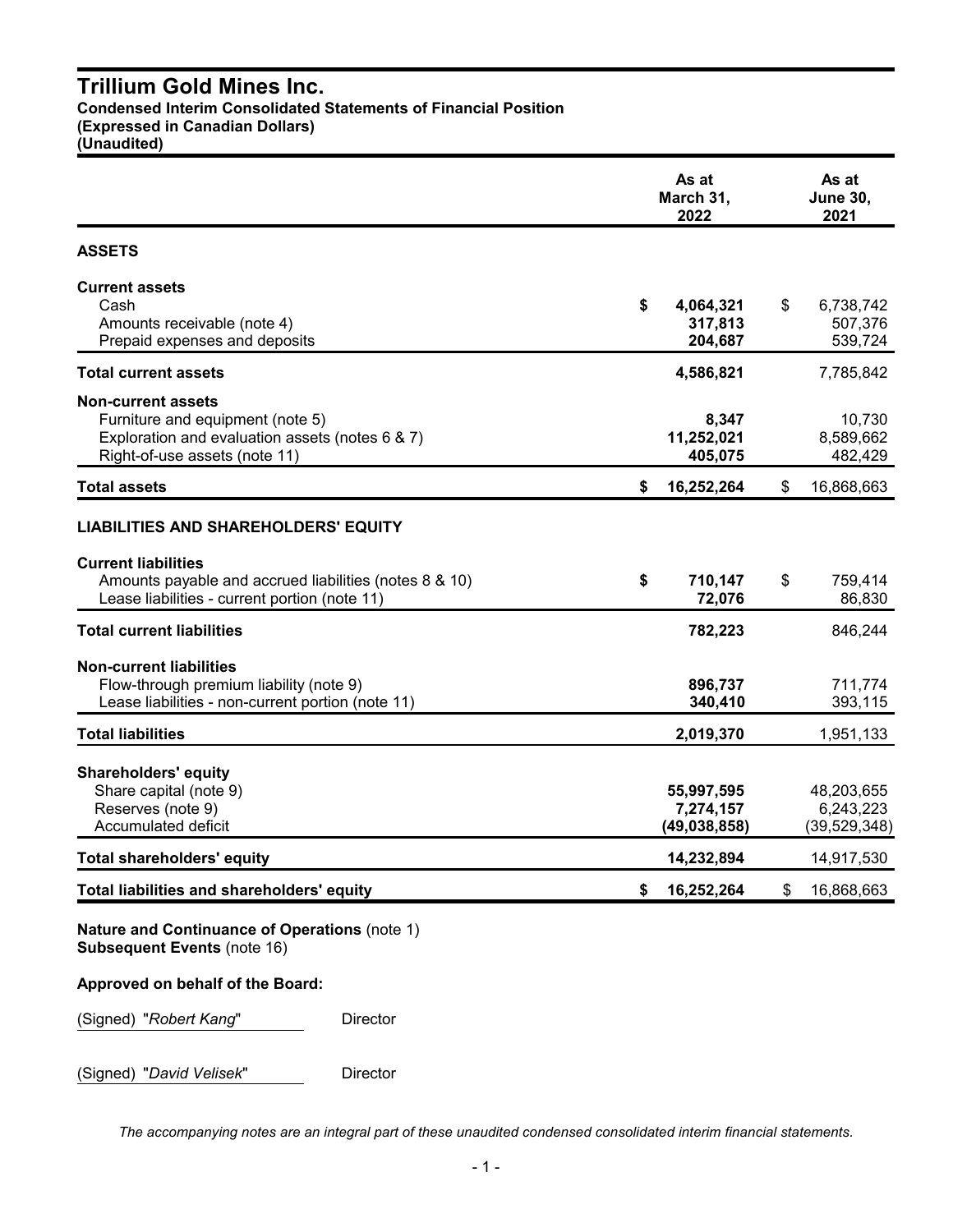## **Trillium Gold Mines Inc.**

**Condensed Interim Consolidated Statements of Loss and Comprehensive Loss (Expressed in Canadian Dollars)**

**(Unaudited)**

|                                                        |                      | <b>Three Months Ended</b><br>March 31, | <b>Nine Months Ended</b><br>March 31, |               |
|--------------------------------------------------------|----------------------|----------------------------------------|---------------------------------------|---------------|
|                                                        | 2022                 | 2021                                   | 2022                                  | 2021          |
| <b>Expenses</b>                                        |                      |                                        |                                       |               |
| Consulting and management fees (note 10)<br>\$         | 318,467              | 266,305<br>\$                          | 930,961<br>\$                         | \$<br>819,277 |
| Depreciation (notes 5 & 11)                            | 26,580               | 7,602                                  | 79,737                                | 7,952         |
| Directors' fees                                        |                      | 15,000                                 |                                       | 40,000        |
| Exploration and evaluation expenditures (note 7)       | 2,945,696            | 1,743,161                              | 7,284,109                             | 3,793,224     |
| Filing fees                                            | 5,498                | 23,614                                 | 49,013                                | 168,290       |
| Financing costs (note 11)                              | 9,221                | 3,193                                  | 28,412                                | 7,618         |
| Insurance                                              | 15,639               | 9,027                                  | 43,539                                | 22,680        |
| Marketing and investor relations                       | 293,859              | 849,132                                | 714,236                               | 2,438,080     |
| Meals, entertainment and travel                        | 297                  | 4,314                                  | 5,779                                 | 48,249        |
| Office expenses                                        | 44,781               | 31,392                                 | 98,346                                | 68,506        |
| Professional fees                                      | 198,442              | 97,230                                 | 322,390                               | 759,682       |
| Share-based compensation (note 9)                      | 325,243              | 485,769                                | 885,215                               | 1,273,261     |
| Shareholder information                                | 35,129               | 5,143                                  | 58,974                                | 24,415        |
| Net loss before other items                            | (4, 218, 852)        | (3,540,882)                            | (10, 500, 711)                        | (9,471,234)   |
| Interest and miscellaneous income (expense)            |                      | 2,891                                  | (12, 439)                             | 16,736        |
| Loss on debt settlement (note 9)                       |                      |                                        |                                       | (403, 326)    |
| Recognition of flow-through premium liability (note 9) | 304,883              | 552,249                                | 1,003,640                             | 840,862       |
| Net loss and comprehensive loss for the period         | $$^{(3,913,969)}$ \$ | $(2,985,742)$ \$                       | $(9,509,510)$ \$                      | (9,016,962)   |
|                                                        |                      |                                        |                                       |               |
| Net loss per share - basic and diluted (note 12)<br>S. | $(0.08)$ \$          | $(0.09)$ \$                            | $(0.22)$ \$                           | (0.31)        |
| Weighted average number of common shares               |                      |                                        |                                       |               |
| outstanding - basic and diluted (note 12)              | 46,623,715           | 32,873,544                             | 42,977,099                            | 28,723,627    |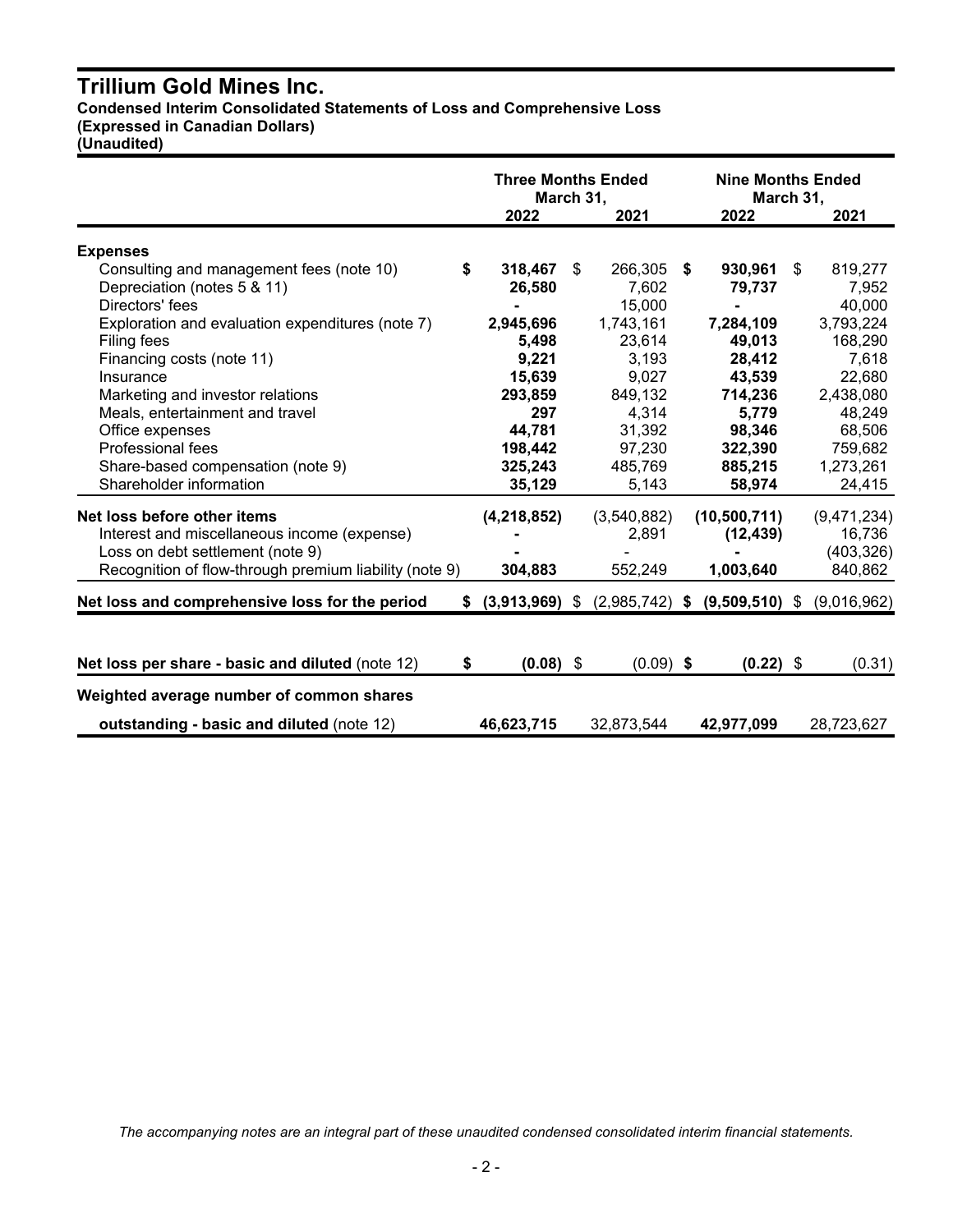## **Trillium Gold Mines Inc.**

**Condensed Interim Consolidated Statements of Cash Flows**

**(Expressed in Canadian Dollars)**

**(Unaudited)**

| Nine Months Ended March 31,                                                                                                                                                                                        | 2022                                           | 2021                                                                      |
|--------------------------------------------------------------------------------------------------------------------------------------------------------------------------------------------------------------------|------------------------------------------------|---------------------------------------------------------------------------|
| <b>Operating activities</b><br>Net loss for the period<br>Adjustments for:                                                                                                                                         | $(9,509,510)$ \$<br>\$                         | (9,016,962)                                                               |
| Depreciation<br>Interest expense (income)<br>Interest expense on lease liabilities<br>Loss on debt settlement                                                                                                      | 79,737<br>12,439<br>25,721                     | 7,952<br>(16, 736)<br>1,664<br>403,326                                    |
| Recognition of flow-through premium liability<br>Share-based compensation<br>Changes in non-cash working capital items:                                                                                            | (1,003,640)<br>885,215                         | (840, 862)<br>1,273,261                                                   |
| Amounts receivable<br>Prepaid expenses and deposits<br>Amounts payable and accrued liabilities<br>Due to shareholders                                                                                              | 189,563<br>335,037<br>(49, 267)                | (180, 552)<br>(214, 930)<br>165,223<br>(28, 500)                          |
|                                                                                                                                                                                                                    | (9,034,705)                                    | (8,447,116)                                                               |
| <b>Investing activities</b><br>Exploration and evaluation assets<br>Interest received<br>Purchase of equipment                                                                                                     | (640, 861)<br>(12, 439)                        | (1,482,200)<br>16,736<br>(7, 497)                                         |
|                                                                                                                                                                                                                    | (653, 300)                                     | (1,472,961)                                                               |
| <b>Financing activities</b><br>Proceeds from shares issued<br>Proceeds from exercise of warrants<br>Proceeds from exercise of options<br>Payment of lease obligations<br>Share issuance costs<br>Repayment of loan | 7,491,845<br>199,000<br>(93, 180)<br>(584,081) | 14, 127, 158<br>314,740<br>225,000<br>(8, 135)<br>(888, 150)<br>(84, 675) |
|                                                                                                                                                                                                                    | 7,013,584                                      | 13,685,938                                                                |
| Net change in cash<br>Cash, beginning of period                                                                                                                                                                    | (2,674,421)<br>6,738,742                       | 3,765,861<br>1,831,921                                                    |
| Cash, end of period                                                                                                                                                                                                | \$<br>4,064,321                                | \$<br>5,597,782                                                           |
| <b>Supplemental information:</b><br>Finders' fee warrants<br>Warrants issued for exploration and evaluation assets                                                                                                 | \$<br>\$                                       | 423,491<br>\$<br>\$<br>149,660                                            |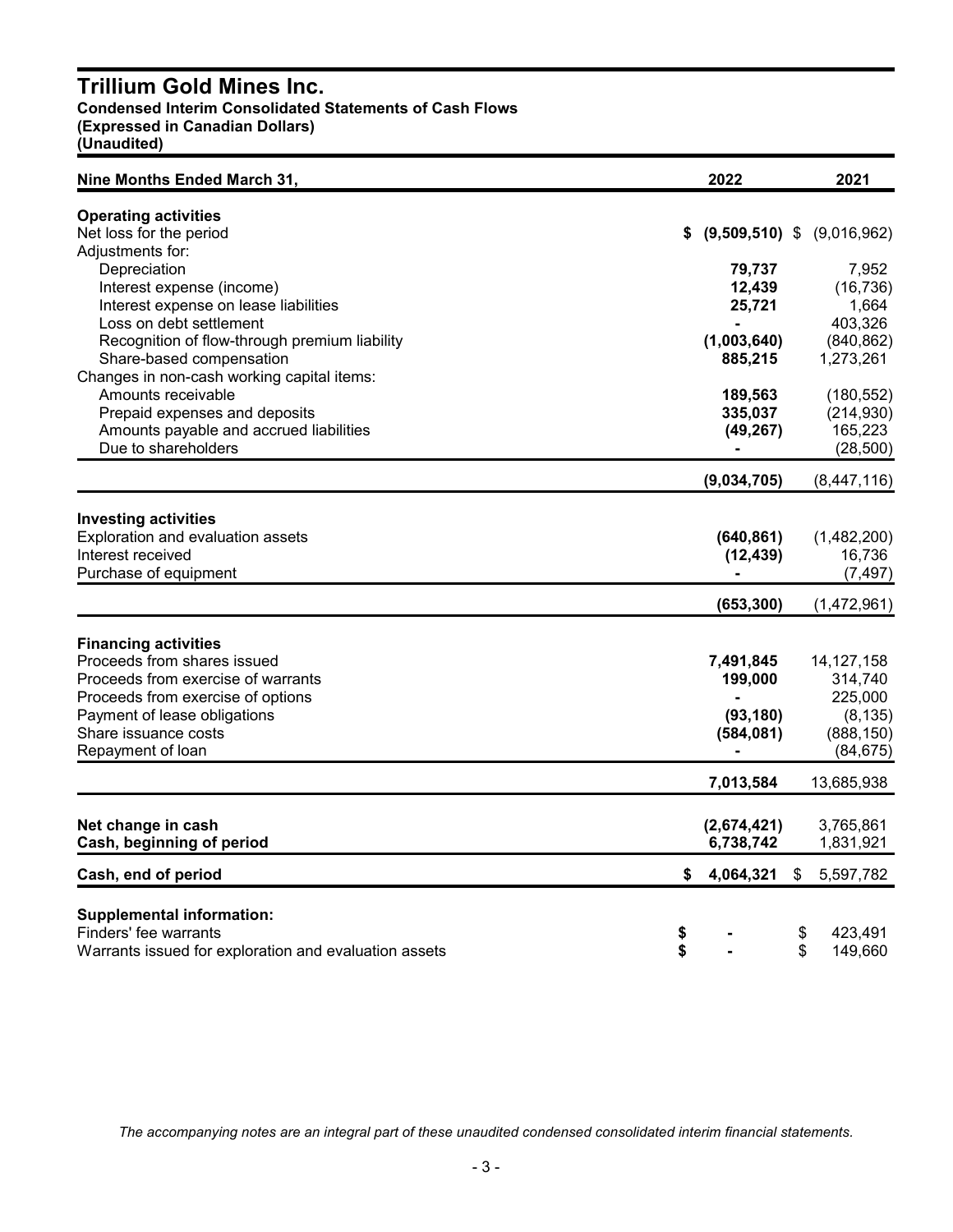## **Trillium Gold Mines Inc. Condensed Interim Consolidated Statements of Changes in Capital (Expressed in Canadian Dollars) (Unaudited)**

|                                                |                                   | <b>Share Capital</b> |    |                               |      |                 |                               |               |
|------------------------------------------------|-----------------------------------|----------------------|----|-------------------------------|------|-----------------|-------------------------------|---------------|
|                                                | <b>Number of</b><br><b>Shares</b> | <b>Amount</b>        |    | Shares to be<br><b>Issued</b> |      | <b>Reserves</b> | <b>Deficit</b>                | Total         |
| <b>Balance, June 30, 2020</b>                  | 20,922,447                        | 27,695,650<br>S.     | S  | 1,608,750                     | - 56 | 3,923,704       | \$ (27,820,857) \$            | 5,407,247     |
| Shares issued for:                             |                                   |                      |    |                               |      |                 |                               |               |
| Private placement                              | 4,451,900                         | 5,026,970            |    |                               |      |                 |                               | 5,026,970     |
| Flow-through private placement                 | 4,111,000                         | 9,100,188            |    |                               |      |                 |                               | 9,100,188     |
| Warrants exercised                             | 842,267                           | 362,817              |    |                               |      | (48,077)        |                               | 314,740       |
| Options exercised                              | 300,000                           | 436,527              |    |                               |      | (211, 527)      |                               | 225,000       |
| Share issuance costs                           |                                   | (1,311,641)          |    |                               |      | 423,491         |                               | (888, 150)    |
| Shares issued for debt settlement              | 497,934                           | 861,426              |    |                               |      |                 |                               | 861,426       |
| Shares issued for property acquisition         | 4,810,000                         | 3,959,550            |    | (1,608,750)                   |      | 149,660         |                               | 2,500,460     |
| Share-based payments                           |                                   |                      |    |                               |      | 1,273,261       |                               | 1,273,261     |
| Flow-through premium liability                 |                                   | (2, 111, 488)        |    |                               |      |                 |                               | (2, 111, 488) |
| Net loss and comprehensive loss for the period |                                   |                      |    |                               |      |                 | (9,016,962)                   | (9,016,962)   |
| Balance, March 31, 2021                        | 35,935,548                        | \$44,019,999         | \$ |                               | S.   | 5,510,512       | \$ (36,837,819)               | \$12,692,692  |
| <b>Balance, June 30, 2021</b>                  | 40,935,548                        | \$48,203,655         | S  |                               | S.   | 6,243,223       | \$ (39,529,348)               | \$14,917,530  |
| Shares issued for:                             |                                   |                      |    |                               |      |                 |                               |               |
| Private placement                              | 3,753,586                         | 1,989,401            |    |                               |      |                 |                               | 1,989,401     |
| Flow-through private placement                 | 8,154,710                         | 5,502,445            |    |                               |      |                 |                               | 5,502,445     |
| Shares issued for property acquisition         | 2,066,993                         | 2,021,499            |    |                               |      |                 |                               | 2,021,499     |
| Share issuance costs                           |                                   | (769, 206)           |    |                               |      | 185,125         |                               | (584, 081)    |
| Share-based payments                           |                                   |                      |    |                               |      | 885,215         |                               | 885,215       |
| Flow-through premium liability                 |                                   | (1, 188, 605)        |    |                               |      |                 |                               | (1, 188, 605) |
| Warrants exercised                             | 530,000                           | 238,406              |    |                               |      | (39, 406)       |                               | 199,000       |
| Net loss and comprehensive loss for the period |                                   |                      |    |                               |      |                 | (9,509,510)                   | (9,509,510)   |
| Balance, March 31, 2022                        | 55,440,837                        | \$55,997,595         | \$ |                               | S    | 7,274,157       | \$ (49,038,858) \$ 14,232,894 |               |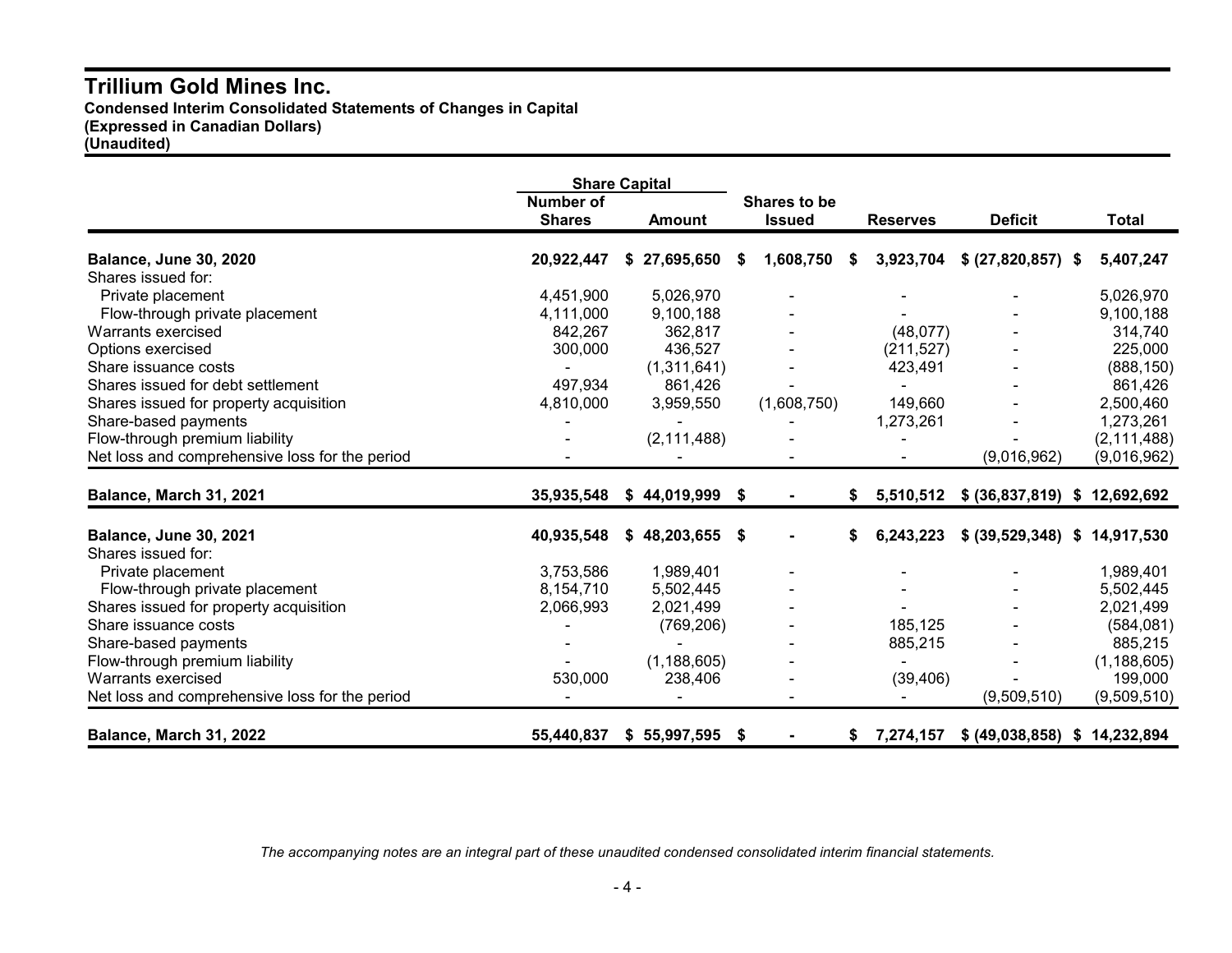#### **1. NATURE AND CONTINUANCE OF OPERATIONS**

Trillium Gold Mines Inc. (the "Company" or "Trillium") was incorporated on November 3, 2005 under the Business Corporations Act (British Columbia) and trades on the TSX Venture Exchange ("TSX-V") under the symbol "TGM". The Company's principal business activity is the exploration and evaluation of mineral assets.

The head office and principal address of the Company is located at Suite 2250 - 1055 West Hastings Street, Vancouver, British Columbia, V6E 2E9.

The amounts shown as exploration and evaluation assets represent net acquisition costs to date, less any amounts amortized and/or written down and any additional amounts required to place these assets into commercial production are dependent upon certain factors. These factors include the existence of ore deposits sufficient for commercial production and the Company's ability to obtain the required additional financing necessary to develop these assets.

The Company has working capital as at March 31, 2022 of \$3,804,598 and an accumulated deficit of \$49,038,858.

These unaudited condensed interim consolidated financial statements have been prepared under the assumptions of a going concern, which assumes that the Company will be able to realize its assets and discharge its liabilities in the normal course of business. The Company has incurred losses from inception and does not currently have the financial resources to maintain its operations indefinitely. The Company's continuation as a going concern is dependent upon the successful results from its exploration activities and its ability to attain profitable operations and generate funds from these operations and/or raise equity capital or borrowings sufficient to meet current and future obligations. These material uncertainties may cast significant doubt about the Company's ability to continue as a going concern. Failure to arrange adequate financing on acceptable terms and/or achieve profitability may have an adverse effect on the financial position, results of operations, cash flows and prospects of the Company. These unaudited condensed interim consolidated financial statements do not give effect to adjustments to assets or liabilities that would be necessary should the Company be unable to continue as a going concern.

## **2. BASIS OF PRESENTATION**

#### **Statement of compliance**

These unaudited condensed interim consolidated financial statements have been prepared in accordance with International Accounting Standards ("IAS") 34, Interim Financial Reporting. Accordingly, they do not include all of the information required for full annual financial statements required by International Financial Reporting Standards ("IFRS") as issued by the International Accounting Standards Board ("IASB") and interpretations issued by the International Financial Reporting Interpretations Committee ("IFRIC").

The policies applied in these unaudited condensed interim consolidated financial statements are based on IFRS issued and outstanding as of May 30, 2022, the date on which the Board of Directors approved the statements. The same accounting policies and methods of computation are followed in these unaudited condensed interim consolidated financial statements as compared with the most recent annual financial statements as at and for the year ended June 30, 2021. Any subsequent changes to IFRS that are given effect in the Company's annual financial statements for the year ending June 30, 2022 could result in restatement of these unaudited condensed interim consolidated financial statements.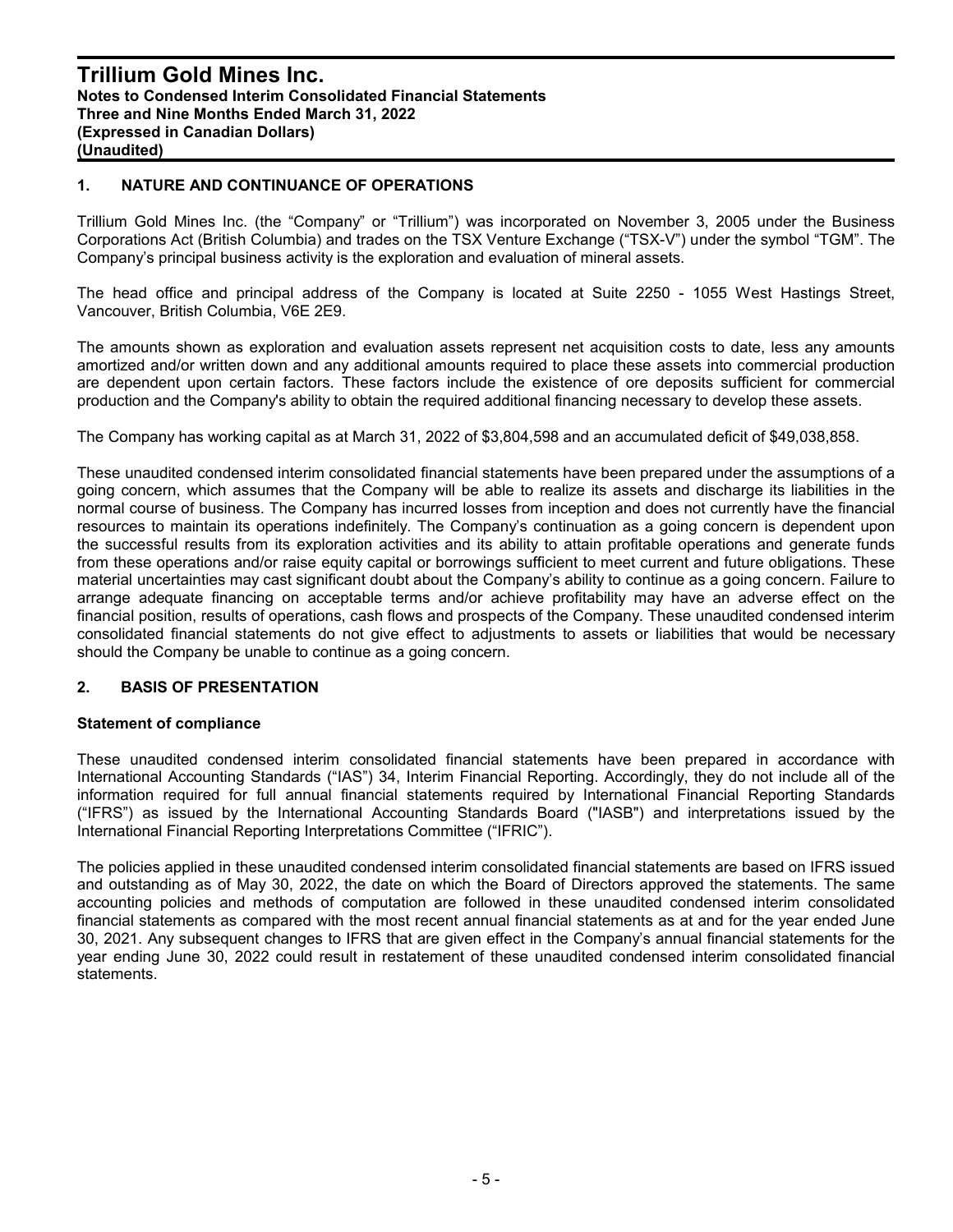#### **2. BASIS OF PRESENTATION (continued)**

#### **Basis of measurement**

These unaudited condensed interim consolidated financial statements have been prepared on a historical cost basis, except for certain financial instruments measured at fair value. In addition, these unaudited condensed interim consolidated financial statements have been prepared using the accrual basis of accounting except for cash flow information. These unaudited condensed interim consolidated financial statements are presented in Canadian dollars, unless otherwise noted, which is the functional currency of the Company.

#### **Significant accounting estimates and judgments**

The preparation of these unaudited condensed interim consolidated financial statements in accordance with IFRS requires the Company to use judgment in applying its accounting policies and make estimates and assumptions that affect the reported amounts of assets and liabilities at the date of the unaudited condensed interim consolidated financial statements and in the future. The Company's management reviews these estimates and underlying assumptions on an ongoing basis, based on historical experience and other factors, including expectations of future events that are believed to be reasonable under the circumstances. Actual results may differ from these estimates and assumptions.

The effect of a change in an accounting estimate is recognized prospectively by including it in profit or loss in the period of the change, if the change affects that period only, or in the period of the change and future periods, if the change affects both.

Information about critical judgments in applying accounting policies that have the most significant risk of causing material adjustment to the carrying amounts of assets and liabilities recognized in these unaudited condensed interim consolidated financial statements within the next financial year are discussed below:

#### Acquisition of Assets

The determination of whether a set of assets acquired and liabilities assumed constitute a business may require the Company to make certain judgments, taking into account all facts and circumstances. A business is presumed to be an integrated set of activities and assets capable of being conducted and managed for the purpose of providing a return in the form of dividends, lower costs or economic benefits. The transactions with Canadian Shield Developments Corp. and 1106877 B.C. Ltd. were determined to constitute acquisitions of assets (note 6).

#### Share-based Payment Transactions

The Company measures the cost of equity-settled transactions with employees by reference to the fair value of the equity instruments at the date at which they are granted. Estimating fair value for share-based payment transactions requires determining the most appropriate valuation model, which is dependent on the terms and conditions of the grant. This estimate also requires determining the most appropriate inputs to the valuation model including the expected life of the share option, volatility and dividend yield and making assumptions about them.

#### COVID-19

Given the ongoing and dynamic nature of the circumstances surrounding the COVID-19 pandemic, it is difficult to predict how significant the impact of COVID-19, including any responses to it, will be on the global economy and the business of the Company or for how long any disruptions are likely to continue. The extent of such impact will depend on future developments, which are highly uncertain, rapidly evolving and difficult to predict, including new information which may emerge about COVID-19 and additional actions which may be taken to contain it. Such developments could have a material adverse effect on the Company's business, financial condition, results of operations and cash flow, and exposure to credit risk. The Company is constantly evaluating the situation and monitoring any impacts or potential impacts to its business.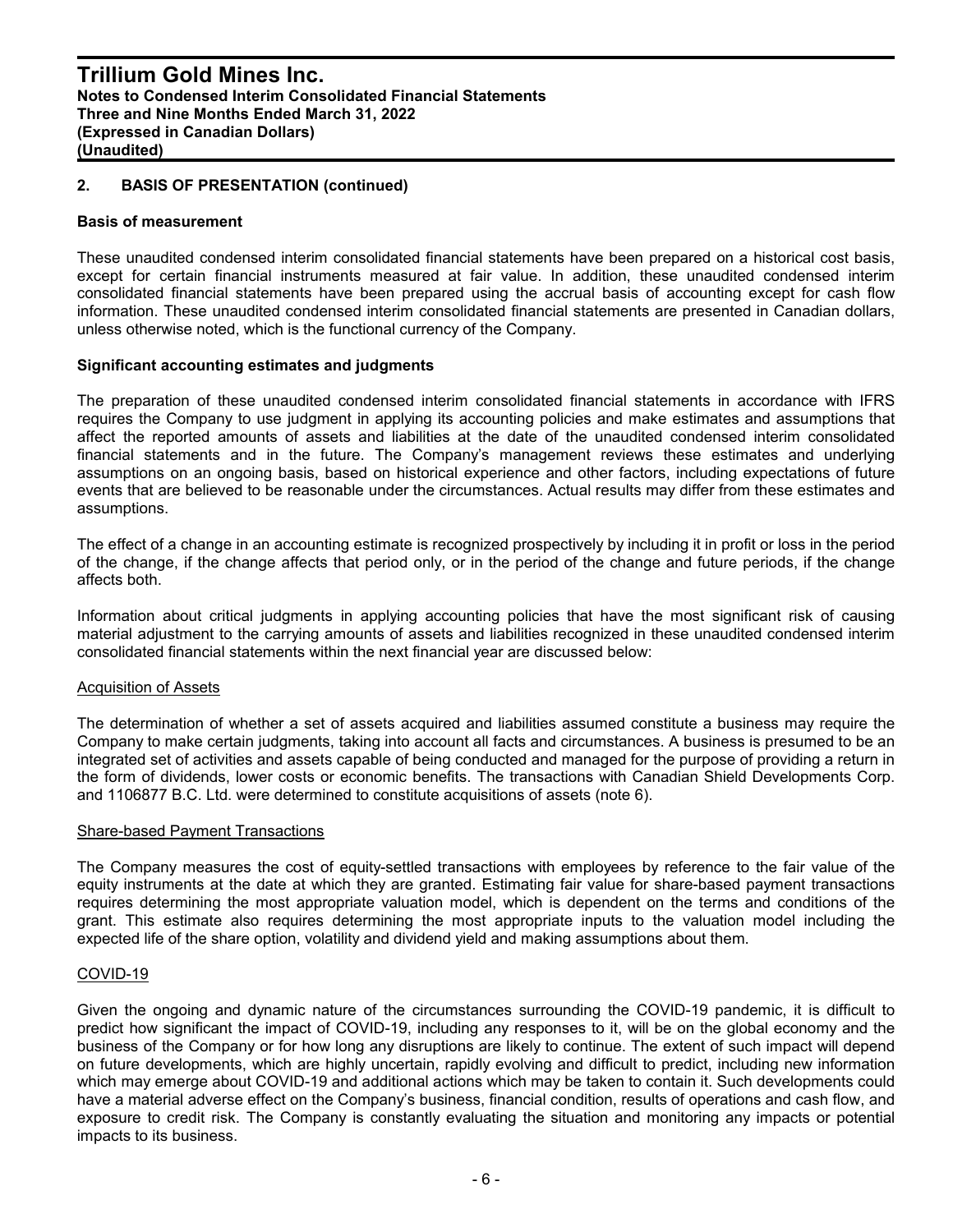## **Trillium Gold Mines Inc. Notes to Condensed Interim Consolidated Financial Statements Three and Nine Months Ended March 31, 2022 (Expressed in Canadian Dollars) (Unaudited)**

## **3. SIGNIFICANT ACCOUNTING POLICIES**

These unaudited condensed interim consolidated financial statements have been prepared based on accounting policies and methods of computation consistent with those applied in the Company's audited consolidated financial statements for the year ended June 30, 2021.

Certain new accounting standards and interpretations have been published that are not mandatory for the current period and have not been early adopted. These standards are not expected to have a material impact on the Company in the current and future reporting periods.

#### **4. AMOUNTS RECEIVABLE**

|                                                                 | As at<br>March 31,<br>2022 |     |                    |
|-----------------------------------------------------------------|----------------------------|-----|--------------------|
| Share subscription receivable (note 9)<br>GST - value added tax | $\blacksquare$<br>317.813  |     | 300,000<br>207,376 |
|                                                                 | 317,813                    | \$. | 507,376            |

## **5. FURNITURE AND EQUIPMENT**

| Cost                                              | Computer |                | <b>Furniture and</b><br><b>Fixtures</b> |                | Total    |                 |
|---------------------------------------------------|----------|----------------|-----------------------------------------|----------------|----------|-----------------|
| <b>Balance, June 30, 2020</b><br>Addition         | \$       | 7,497          | \$                                      | 4,641          | \$       | 12,138          |
| Balance, June 30, 2021 and March 31, 2022         | \$       | 7,497          | S                                       | 4,641          | \$       | 12,138          |
| <b>Accumulated depreciation</b>                   |          |                |                                         |                |          |                 |
| <b>Balance, June 30, 2020</b><br>Depreciation     | \$       | 1,314          | \$                                      | 94             | \$       | 1,408           |
| <b>Balance, June 30, 2021</b><br>Depreciation     | \$       | 1,314<br>1,687 | \$                                      | 94<br>696      | \$       | 1,408<br>2,383  |
| Balance, March 31, 2022                           | \$       | 3,001          | \$                                      | 790            | \$       | 3,791           |
| Net book value                                    |          |                |                                         |                |          |                 |
| Balance, June 30, 2021<br>Balance, March 31, 2022 | \$       | 6,183<br>4,496 | \$                                      | 4,547<br>3,851 | \$<br>\$ | 10,730<br>8,347 |

## **6. ACQUISITIONS**

## **South-West Red Lake Properties and Shining Tree Property**

On May 5, 2020, the Company completed the acquisition of Canadian Shield Developments Corp. ("Canadian Shield") which holds South-West Red Lake Properties and the Shining Tree Property (collectively, the "CS Properties") (note 7). The Company acquired 100% of the issued and outstanding common of Canadian Shield by agreeing to issue an aggregate of 6,500,000 common shares to the shareholders of Canadian Shield in two tranches as follows: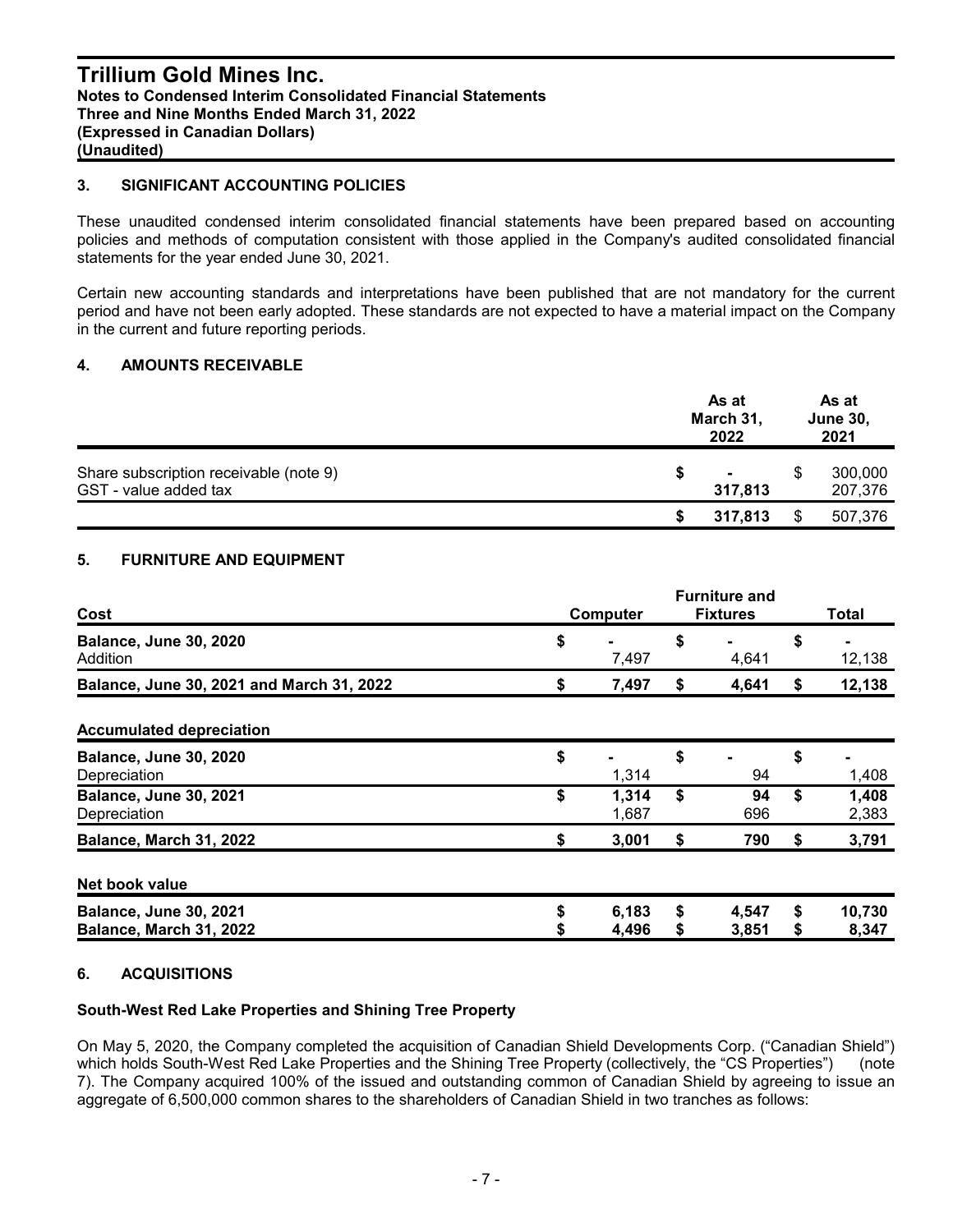## **6. ACQUISITIONS (continued)**

#### **South-West Red Lake Properties and Shining Tree Property (continued)**

- (a) On May 5, 2020, the Company issued the aggregate sum of 3,250,000 common shares to the former shareholders of Canadian Shield (the "First Tranche"); and
- (b) Nine months following closing and upon meeting certain conditions, the Company will issue the aggregate sum of 3,250,000 common shares to the former shareholders of Canadian Shield (the "Second Tranche"). On March 12, 2021, the Company issued 3,250,000 common shares with a fair value of \$1,608,750.

The Company's acquisition of Canadian Shield is being accounted for as an acquisition of net assets as the transaction did not qualify as a business combination under IFRS 3 Business Combinations. The allocation of the consideration to the assets and liabilities acquired are as follows:

| <b>Consideration</b><br>Value of 6,500,000 common shares issued<br>Transaction costs |    | \$3,217,500<br>22,631 |
|--------------------------------------------------------------------------------------|----|-----------------------|
|                                                                                      | S. | 3,240,131             |
| Net assets acquired                                                                  |    |                       |
| Cash                                                                                 | \$ | 613                   |
| Exploration and evaluation assets                                                    |    | 3,280,303             |
| Accounts payable                                                                     |    | (12, 285)             |
| Due to shareholders                                                                  |    | (28, 500)             |
|                                                                                      |    | 3,240,131             |

#### **Red Lake Gold Mining District, Ontario**

On June 28, 2019, the Company completed the acquisition of 1106877 B.C. Ltd. (the "Privco") which held certain exploration properties (note 7). The Company acquired 100% of the issued and outstanding common shares of the Privco by issuing 2,250,000 common shares to the shareholders of the Privco.

The Company's acquisition of the Privco was accounted for as an acquisition of net assets as the transaction did not qualify as a business combination under IFRS 3 Business Combinations.

The allocation of the consideration to the assets and liabilities acquired are as follows:

| <b>Consideration</b><br>Value of 2,250,000 common shares issued<br><b>Transaction costs</b> | S  | 1,035,000<br>6,701 |
|---------------------------------------------------------------------------------------------|----|--------------------|
|                                                                                             | S  | 1,041,701          |
| Net assets acquired                                                                         |    |                    |
| Cash                                                                                        | \$ | 5,678              |
| Exploration and evaluation assets                                                           |    | 1,115,698          |
| Loans payable                                                                               |    | (79, 675)          |
|                                                                                             |    | 1,041,701          |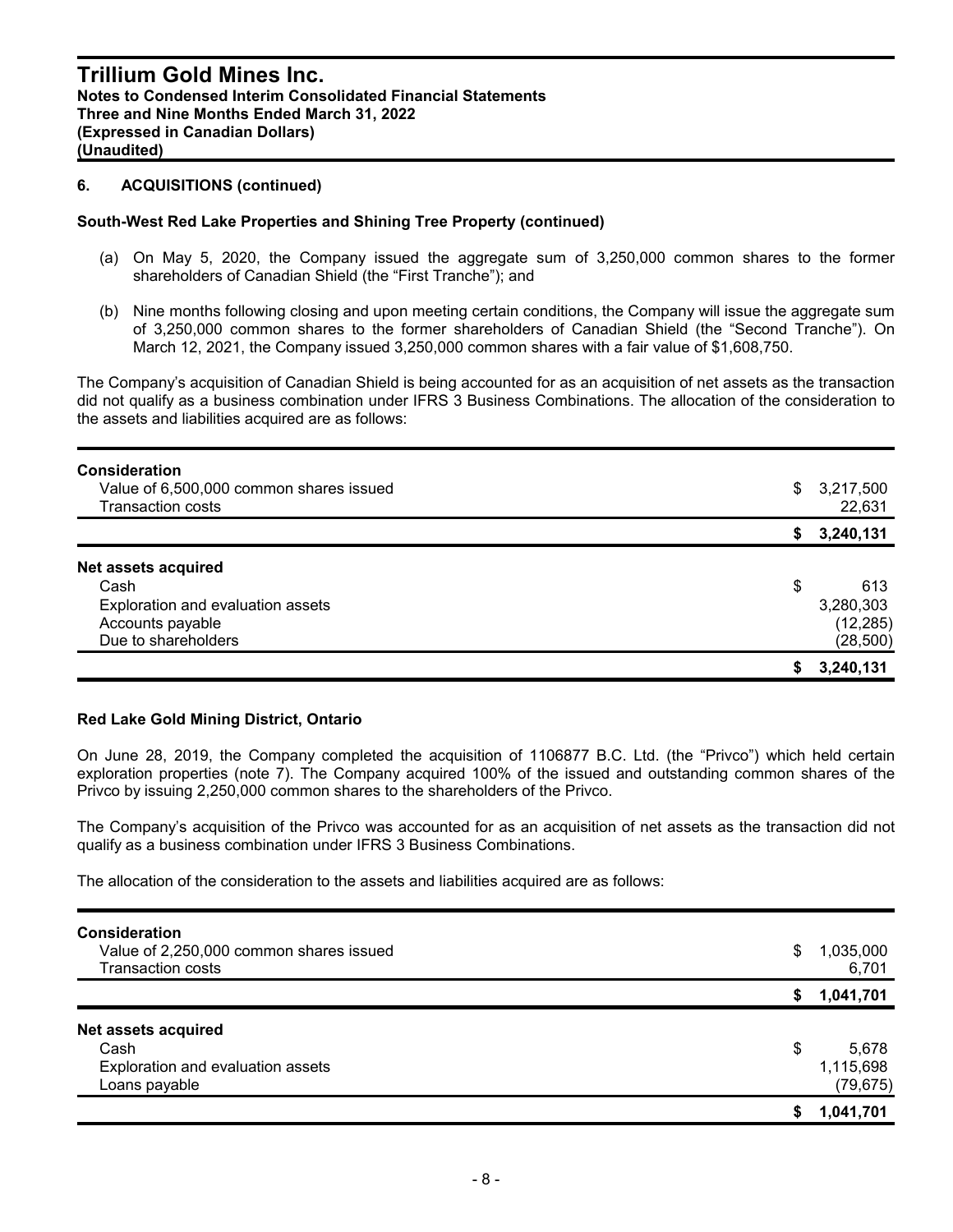## **Trillium Gold Mines Inc. Notes to Condensed Interim Consolidated Financial Statements Three and Nine Months Ended March 31, 2022 (Expressed in Canadian Dollars) (Unaudited)**

## **7. EXPLORATION AND EVALUATION ASSETS**

The schedule below summarizes the acquisition costs incurred on each property as at March 31, 2022 and June 30, 2021:

|                                                          |    | As at<br>March 31,<br>2022 |     | As at<br><b>June 30,</b><br>2021 |
|----------------------------------------------------------|----|----------------------------|-----|----------------------------------|
| <b>Acquisition</b>                                       |    |                            |     |                                  |
| Newman Todd Property                                     | S. | 1,675,001                  | \$. | 1,675,001                        |
| Red Lake Gold Mining District                            |    | 1,197,698                  |     | 1,142,698                        |
| South-West Red Lake Properties and Shining Tree Property |    | 3,280,303                  |     | 3,280,303                        |
| Caribou Creek, Moose Creek and Copperlode Properties     |    | 633,660                    |     | 633,660                          |
| Confederation Lake and Birch-Uchi Greenstone Belts       |    | 672,000                    |     | 419,000                          |
| Pistol Bay                                               |    | 1,760,000                  |     | 500,000                          |
| <b>Rivard Property</b>                                   |    | 372,000                    |     | 199,000                          |
| <b>Gold Centre Property</b>                              |    | 980,000                    |     | 740,000                          |
| <b>Willis Property</b>                                   |    | 681,359                    |     |                                  |
|                                                          |    | \$11,252,021               | S.  | 8.589.662                        |

The schedule below summarizes the exploration and evaluation expenditures incurred on each property for the period ended March 31, 2022 and 2021:

|                                    |    | <b>Three Months Ended</b><br>March 31, |     |           |    | <b>Nine Months Ended</b><br>March 31, |     |                |  |
|------------------------------------|----|----------------------------------------|-----|-----------|----|---------------------------------------|-----|----------------|--|
|                                    |    | 2022                                   |     | 2021      |    | 2022                                  |     | 2021           |  |
| <b>Expenses</b>                    |    |                                        |     |           |    |                                       |     |                |  |
| Newman Todd Property               | \$ | 1,313,252                              | \$. | 1,068,572 | S  | 2,852,896                             | \$. | 2,847,606      |  |
| Red Lake Gold Mining District      |    | 420                                    |     | 39.745    |    | 7,134                                 |     | 198,024        |  |
| South-West Red Lake Properties and |    |                                        |     |           |    |                                       |     |                |  |
| <b>Shining Tree Property</b>       |    | 210                                    |     | 105,400   |    | 11,461                                |     | 136,624        |  |
| Caribou Creek, Moose Creek and     |    |                                        |     |           |    |                                       |     |                |  |
| <b>Copperlode Properties</b>       |    |                                        |     | 6,000     |    | 50,739                                |     | 8,363          |  |
| Confederation Lake and Birch-Uchi  |    |                                        |     |           |    |                                       |     |                |  |
| <b>Greenstone Belts</b>            |    | 1,810                                  |     | 50,370    |    | 64,295                                |     | 50,370         |  |
| Pistol Bay                         |    | 55,645                                 |     |           |    | 700,552                               |     | $\blacksquare$ |  |
| <b>Rivard Property</b>             |    | 793,393                                |     | 465,474   |    | 1,230,356                             |     | 500,108        |  |
| <b>Gold Centre Property</b>        |    | 779,840                                |     | 7,600     |    | 2,365,550                             |     | 52,129         |  |
| <b>Willis Property</b>             |    | 1,126                                  |     |           |    | 1,126                                 |     | ٠              |  |
|                                    | S  | 2,945,696                              |     | 1,743,161 | S. | 7,284,109                             | SS. | 3,793,224      |  |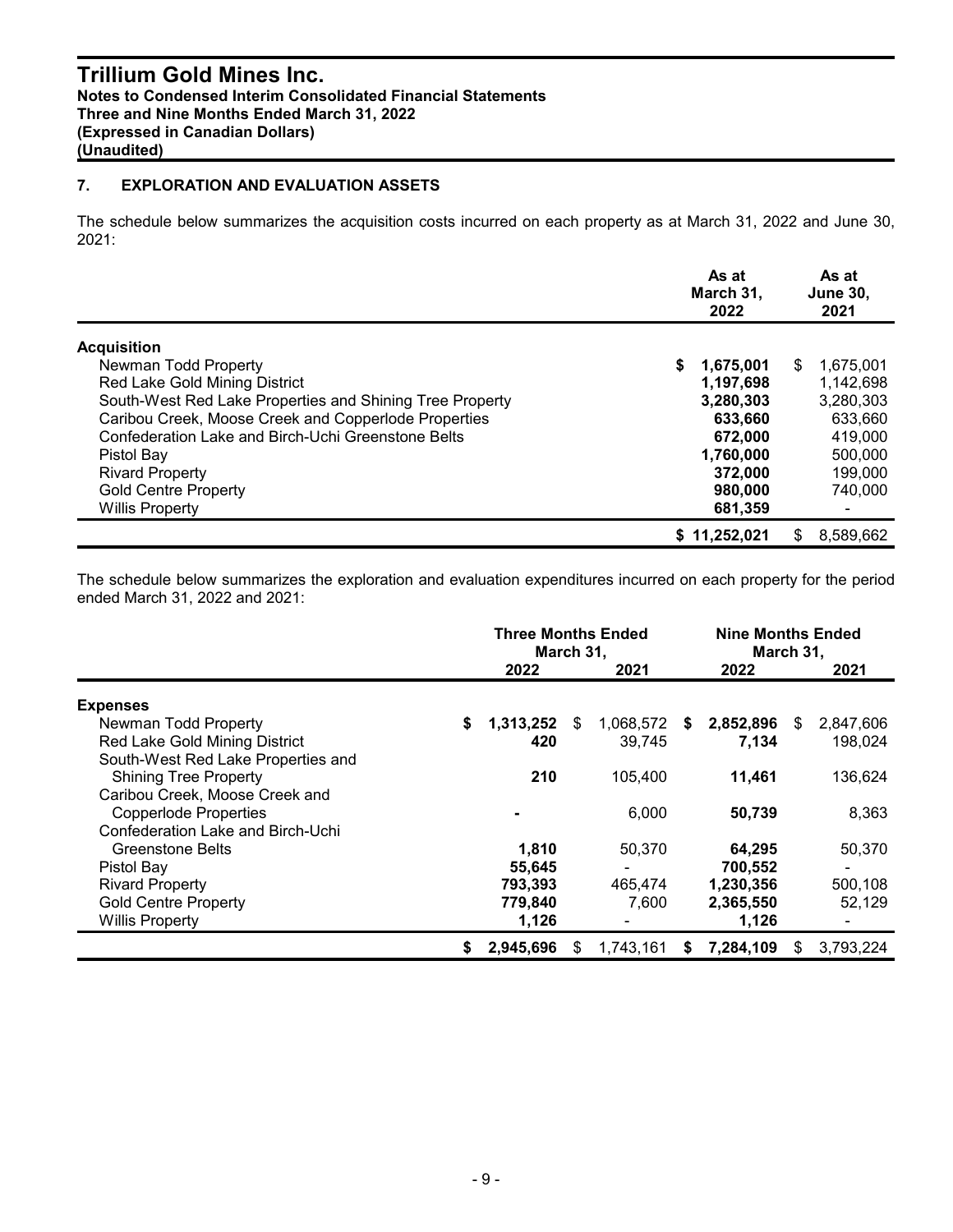#### **Newman Todd Project**

On December 29, 2020, the Company exercised its pre-emptive right to acquire from Heliostar Metals Ltd. ("Heliostar") (formerly Redstar Gold Corp.) its 16.5% interest in the Newman Todd properties (the "NT Project") which resulted in the Company holding a 100% interest in the NT Project.

Pursuant to a purchase agreement dated November 24, 2020, the Company paid \$700,000 in cash and issued 650,000 common shares valued at \$975,000 to Heliostar to acquire the remaining 16.5% interest in the property. In addition, if at any point after closing there is 1,000,000 or more ounces of gold in measured and indicated reserves and resources on the NT Project, the Company has agreed to make an additional \$1,000,000 cash payment to Heliostar.

The Project is subject to a 2% net smelter return ("NSR") and a 15% net carried interest. The latter interest does not receive payment until all capital expenditures have been recovered with interest.

The Company also owns an effective 50% interest in certain other claims adjacent to the Newman Todd Project.

The schedule below outlines the costs incurred on the NT Project as at March 31, 2022:

|                                                                                                                                                                                                                                                                                                                                             | As at<br><b>June 30,</b><br>2020                                                                                                                                   |                           | <b>Additions/</b><br>(Writedowns)                                                                    | As at<br><b>June 30,</b><br>2021                                                                                                                                        | <b>Additions/</b><br>(Writedowns)                                                  | As at<br>March 31,<br>2022                                                                                                                                           |
|---------------------------------------------------------------------------------------------------------------------------------------------------------------------------------------------------------------------------------------------------------------------------------------------------------------------------------------------|--------------------------------------------------------------------------------------------------------------------------------------------------------------------|---------------------------|------------------------------------------------------------------------------------------------------|-------------------------------------------------------------------------------------------------------------------------------------------------------------------------|------------------------------------------------------------------------------------|----------------------------------------------------------------------------------------------------------------------------------------------------------------------|
| <b>Acquisition</b>                                                                                                                                                                                                                                                                                                                          |                                                                                                                                                                    |                           |                                                                                                      |                                                                                                                                                                         |                                                                                    |                                                                                                                                                                      |
| Cash payments<br>Share issuance                                                                                                                                                                                                                                                                                                             | \$<br>1                                                                                                                                                            | $\boldsymbol{\mathsf{s}}$ | 700,000 \$<br>975,000                                                                                | 700,001 \$<br>975,000                                                                                                                                                   |                                                                                    | \$<br>700,001<br>975,000                                                                                                                                             |
|                                                                                                                                                                                                                                                                                                                                             | \$<br>$\mathbf 1$                                                                                                                                                  | \$                        | 1,675,000                                                                                            | \$<br>1,675,001                                                                                                                                                         | \$                                                                                 | \$<br>1,675,001                                                                                                                                                      |
|                                                                                                                                                                                                                                                                                                                                             | <b>June 30,</b><br>2020                                                                                                                                            |                           | Cumulative to Expenditures Cumulative to Expenditures Cumulative to<br>during the<br>year            | <b>June 30,</b><br>2021                                                                                                                                                 | during the<br>period                                                               | March 31,<br>2022                                                                                                                                                    |
| <b>Exploration and evaluation expenditures</b>                                                                                                                                                                                                                                                                                              |                                                                                                                                                                    |                           |                                                                                                      |                                                                                                                                                                         |                                                                                    |                                                                                                                                                                      |
| Assays and reports<br>Camp construction<br><b>Drilling</b><br>Environmental<br><b>Equipment installation</b><br>Equipment and supplies<br>Field expenses<br>General administration<br>Metallurgy studies<br>Geological consulting<br>Permitting<br>Reclamation<br>Resource estimation<br>Surveys and geophysics<br>Travel and accommodation | \$<br>1,363,866 \$<br>124,356<br>4,860,038<br>291,336<br>101,950<br>1,206,969<br>132,601<br>133,482<br>3,028,074<br>4,340<br>10,000<br>33,100<br>15,068<br>480,250 |                           | 281,742 \$<br>431,630<br>2,252,028<br>80,256<br>314,501<br>20,568<br>88,663<br>254,423<br>750<br>723 | 1,645,608 \$<br>555,986<br>7,112,066<br>291,336<br>182,206<br>314,501<br>1,227,537<br>221,264<br>133,482<br>3,282,497<br>5,090<br>10,000<br>33,100<br>15,791<br>480,250 | 181,807 \$<br>281,550<br>1,863,677<br>242,649<br>17,004<br>259,042<br>780<br>6,387 | 1,827,415<br>837,536<br>8,975,743<br>291,336<br>182,206<br>557,150<br>1,227,537<br>238,268<br>133,482<br>3,541,539<br>5,870<br>10,000<br>33,100<br>22,178<br>480,250 |
|                                                                                                                                                                                                                                                                                                                                             | \$<br>11,785,430                                                                                                                                                   | \$                        | 3,725,284 \$                                                                                         | 15,510,714 \$                                                                                                                                                           | 2,852,896                                                                          | \$<br>18,363,610                                                                                                                                                     |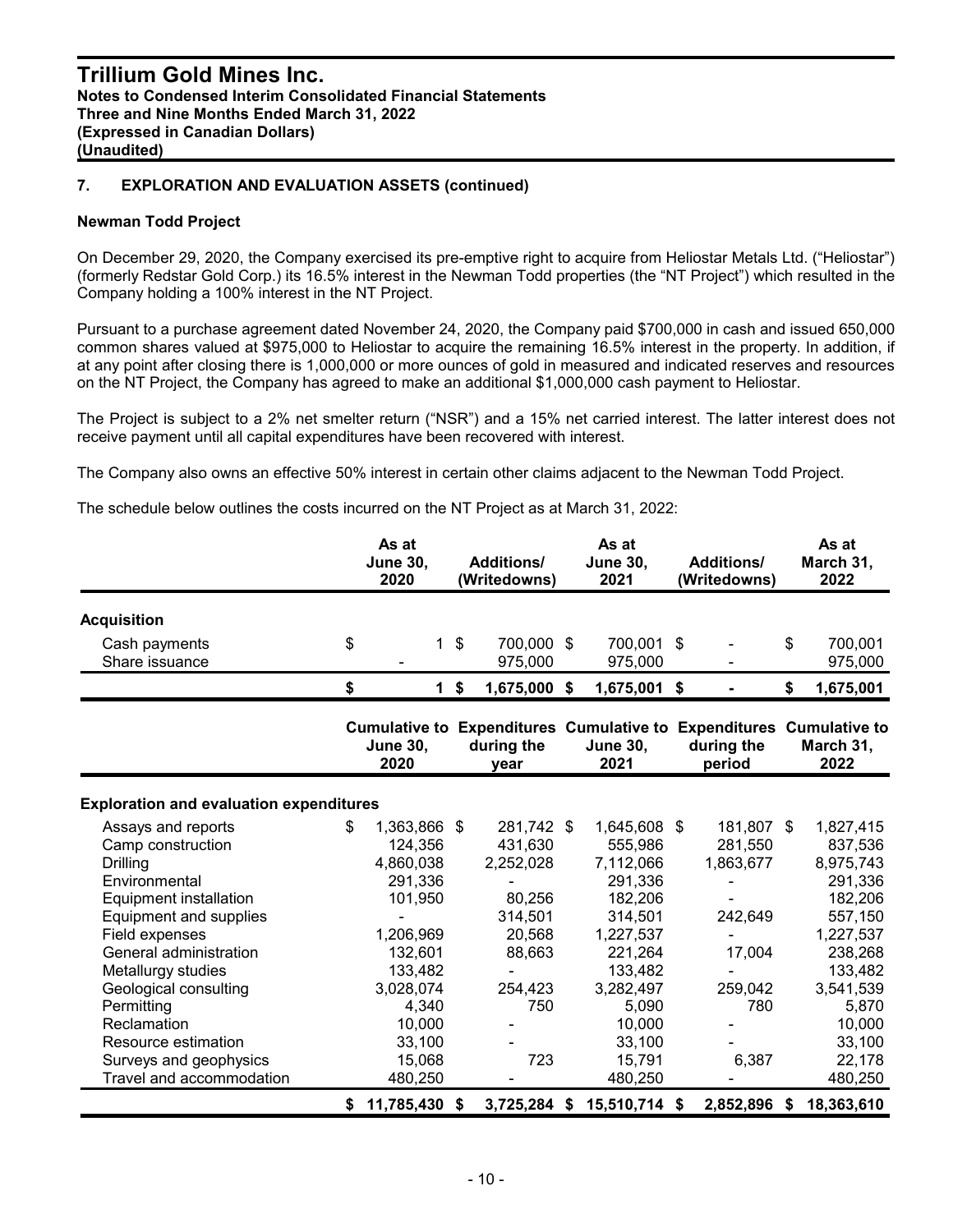#### **Red Lake Gold Mining District, Ontario**

On June 28, 2019, the Company acquired certain exploration properties in the Red Lake Gold Mining District, Ontario (note 6). The Company controls two contiguous properties located in the Red Mining Lake District of Ontario.

The first property is held under an option agreement whereby the Company can acquire a 100% interest in the property, subject to a 1.5% NSR, by making cash payments based on the following schedule totaling \$100,000. The Company can purchase 1/2 of the NSR for \$400,000.

| Amount   | Due Date                                                          |
|----------|-------------------------------------------------------------------|
| \$13,000 | Within 7 days after the effective date (November 21, 2018) (paid) |
| \$12,000 | On or before October 31, 2019 (paid)                              |
| \$15,000 | On or before October 31, 2020 (paid)                              |
| \$25,000 | On or before October 31, 2021 (paid)                              |
| \$35,000 | On or before October 31, 2022                                     |

The second property is not subject to any cash payments or royalties.

These two properties are collectively called the "Leo Property".

The schedule below outlines the costs incurred on the Leo Property as at March 31, 2022:

|                                                                                                            | As at<br><b>June 30,</b><br>2020 |    | <b>Additions/</b><br>(Writedowns)    | As at<br><b>June 30,</b><br>2021                                                               | <b>Additions/</b><br>(Writedowns) |      | As at<br>March 31,<br>2022                  |
|------------------------------------------------------------------------------------------------------------|----------------------------------|----|--------------------------------------|------------------------------------------------------------------------------------------------|-----------------------------------|------|---------------------------------------------|
| <b>Acquisition</b>                                                                                         |                                  |    |                                      |                                                                                                |                                   |      |                                             |
| Acquisition costs                                                                                          | \$<br>1,127,698 \$               |    | 15,000 \$                            | 1,142,698 \$                                                                                   | 55,000                            | - \$ | 1,197,698                                   |
|                                                                                                            | \$<br>1,127,698 \$               |    | $15,000$ \$                          | 1,142,698 \$                                                                                   | 55,000                            | -S   | 1,197,698                                   |
|                                                                                                            | <b>June 30,</b><br>2020          |    | during the<br>year                   | Cumulative to Expenditures Cumulative to Expenditures Cumulative to<br><b>June 30,</b><br>2021 | during the<br>period              |      | March 31,<br>2022                           |
| <b>Exploration and evaluation expenditures</b>                                                             |                                  |    |                                      |                                                                                                |                                   |      |                                             |
| <b>Drilling</b><br>General administration<br>Geological consulting<br>Permitting<br>Surveys and geophysics | \$<br>14,148<br>19,631           | \$ | 14,852<br>28,030<br>4,313<br>153,329 | \$<br>29,000<br>47,661<br>4,313<br>153,329                                                     | \$<br>814 \$<br>2,320<br>4,000    |      | 814<br>31,320<br>51,661<br>4,313<br>153,329 |
|                                                                                                            | \$<br>33,779                     | S. | 200,524                              | \$<br>234,303                                                                                  | \$<br>$7,134$ \$                  |      | 241,437                                     |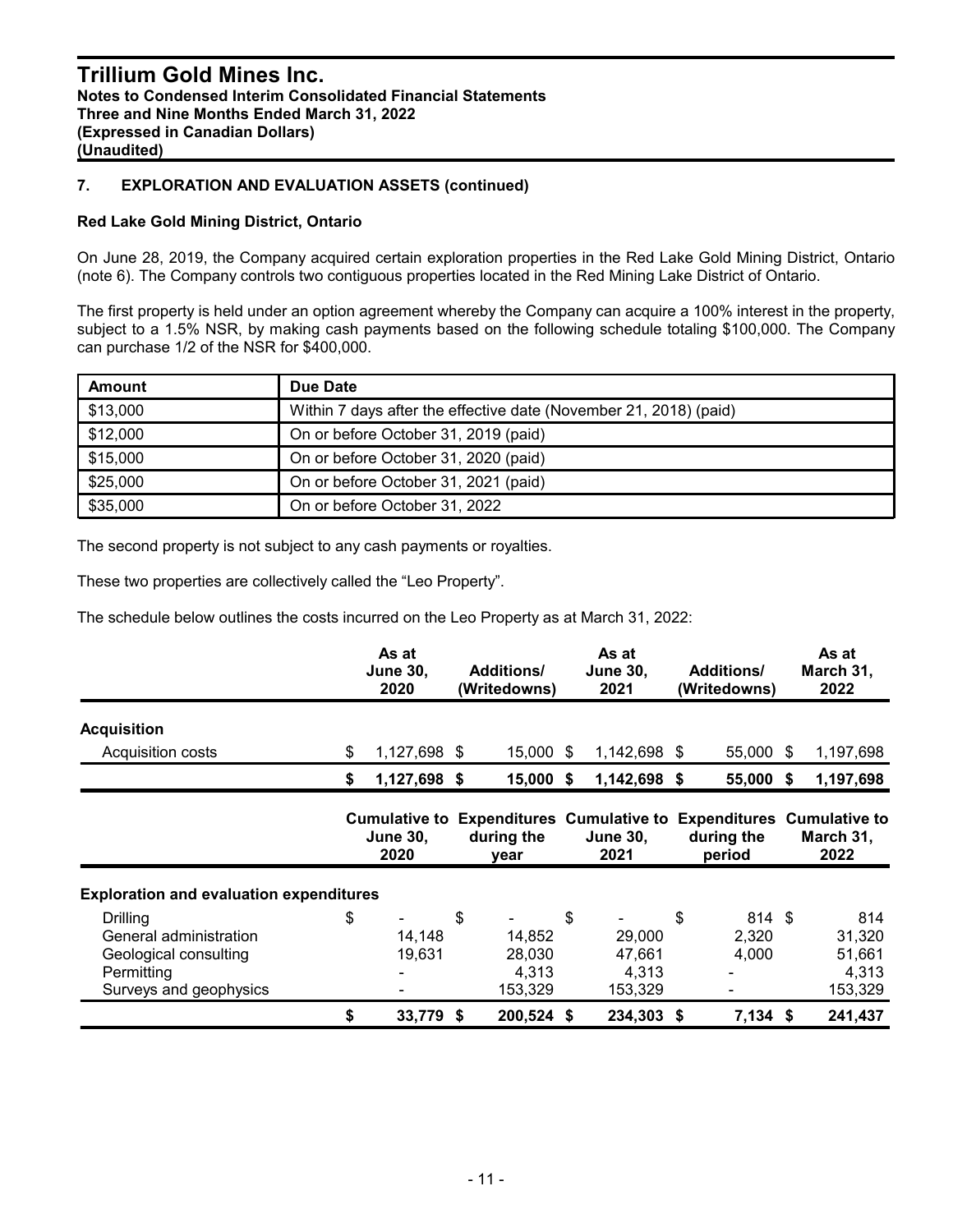#### **South-West Red Lake Properties and Shining Tree Property**

On May 5, 2020, the Company acquired the South-West Red Lake Properties and the Shining Tree Property (note 6).

Within the nine-month period following the closing date, May 5, 2020, the Company must:

- (a) Complete exploration expenditures on the South-West Red Lake Properties and the Shining Tree Property of not less than \$200,000.
- (b) Obtain a technical report prepared in accordance with National Instrument 43-101 Standards of Disclosure for Mineral Projects for one of the CS Properties (the "Technical Report").

In March 2021, the Company entered into an amended agreement to have the above conditions precedent to the Second Tranche be waived. On March 12, 2021, the Company issued 3,250,000 common shares with a fair value of \$1,608,750.

The schedule below outlines the costs incurred on the South-West Red Lake Properties and the Shining Tree Property as at March 31, 2022:

|                                                                                                            | As at<br><b>June 30,</b><br>2020                | <b>Additions/</b><br>(Writedowns) | As at<br><b>June 30,</b><br>2021                                                        |    | <b>Additions/</b><br>(Writedowns)         | As at<br>March 31,<br>2022                |
|------------------------------------------------------------------------------------------------------------|-------------------------------------------------|-----------------------------------|-----------------------------------------------------------------------------------------|----|-------------------------------------------|-------------------------------------------|
| <b>Acquisition</b>                                                                                         |                                                 |                                   |                                                                                         |    |                                           |                                           |
| Acquisition costs                                                                                          | \$<br>3,280,303 \$                              |                                   | \$<br>3,280,303 \$                                                                      |    |                                           | \$<br>3,280,303                           |
|                                                                                                            | \$<br>3,280,303 \$                              |                                   | \$<br>3,280,303 \$                                                                      |    |                                           | \$<br>3,280,303                           |
|                                                                                                            | <b>Cumulative to</b><br><b>June 30,</b><br>2020 | during the<br>year                | <b>Expenditures Cumulative to Expenditures Cumulative to</b><br><b>June 30,</b><br>2021 |    | during the<br>period                      | March 31,<br>2022                         |
| <b>Exploration and evaluation expenditures</b>                                                             |                                                 |                                   |                                                                                         |    |                                           |                                           |
| Camp construction<br>Drilling<br>General administration<br>Geological consulting<br>Surveys and geophysics | \$                                              | \$<br>1,400<br>9,530<br>131,664   | \$<br>1,400<br>9,530<br>131,664                                                         | \$ | $10 \text{ }$ \$<br>5.641<br>210<br>5,600 | 10<br>5,641<br>1,610<br>15,130<br>131,664 |
|                                                                                                            | \$                                              | \$<br>142,594 \$                  | 142,594                                                                                 | S  | 11,461                                    | \$<br>154,055                             |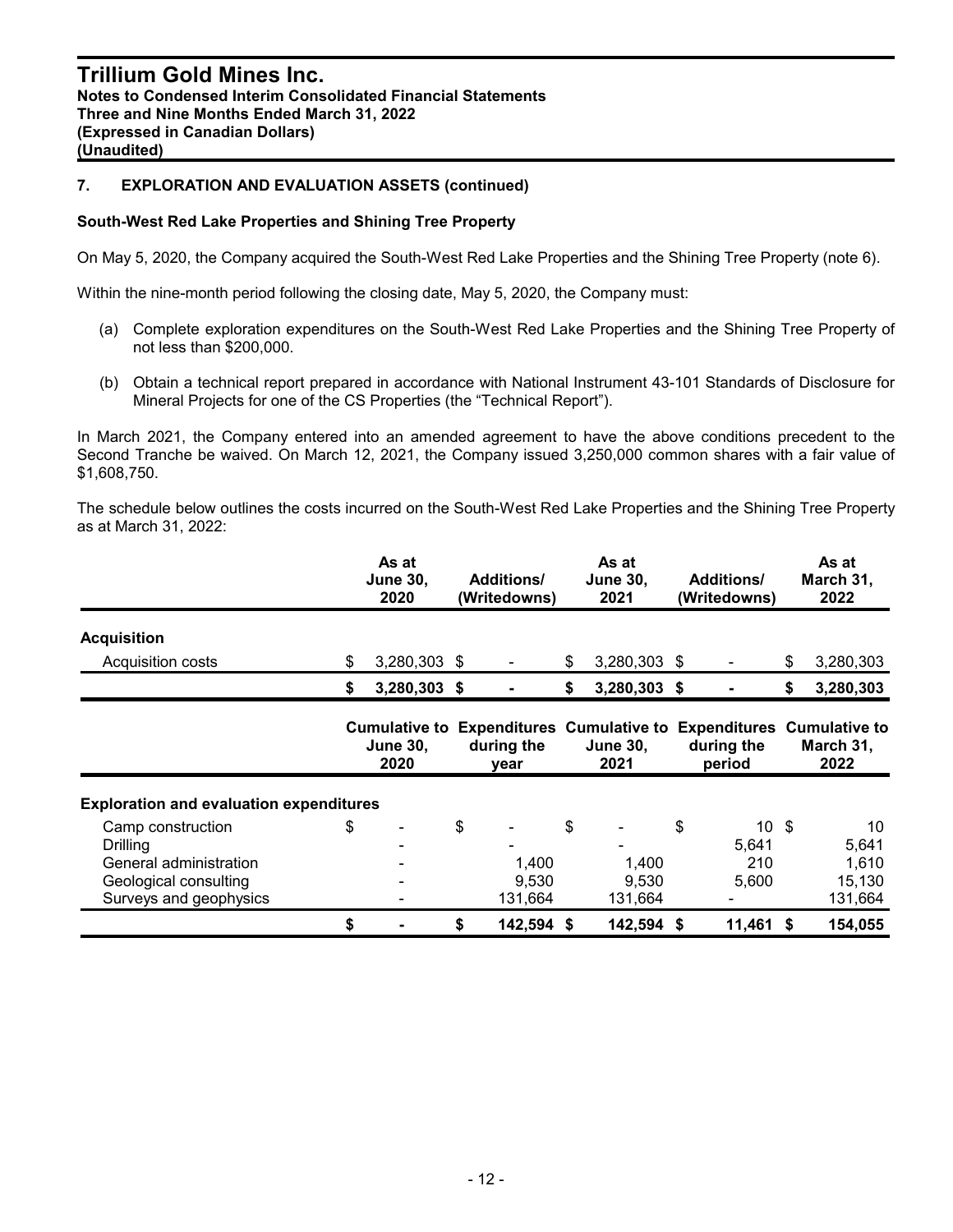#### **Caribou Creek, Moose Creek and Copperlode Properties**

On October 20, 2020, the Company entered into an asset purchase agreement to acquire certain claims (the "CMC Purchased Assets"). On December 4, 2020, the Company completed the acquisition.

In consideration for the CMC Purchased Assets, the Company paid an aggregate cash amount of \$180,000; issued an aggregate of 200,000 common shares valued at \$304,000 in the Company; and issued an aggregate of 200,000 common share purchase warrants entitling the holder thereof to purchase one common share per warrant at a price of \$5.00 per common share within two years from the closing date of the transaction.

The schedule below outlines the costs incurred on the Caribou Creek, Moose Creek and Copperlode Properties as at March 31, 2022:

|                                                                                                | As at<br><b>June 30,</b><br>2020 | <b>Additions/</b><br>(Writedowns)      | As at<br><b>June 30,</b><br>2021 | <b>Additions/</b><br>(Writedowns)        |    | As at<br>March 31,<br>2022                                                               |
|------------------------------------------------------------------------------------------------|----------------------------------|----------------------------------------|----------------------------------|------------------------------------------|----|------------------------------------------------------------------------------------------|
| <b>Acquisition</b>                                                                             |                                  |                                        |                                  |                                          |    |                                                                                          |
| Cash payments<br>Share issuance<br>Warrant issuance                                            | \$                               | \$<br>180,000 \$<br>304,000<br>149,660 | 180,000 \$<br>304,000<br>149,660 |                                          | \$ | 180,000<br>304,000<br>149,660                                                            |
|                                                                                                | \$                               | \$<br>633,660 \$                       | 633,660 \$                       |                                          | S  | 633,660                                                                                  |
|                                                                                                | <b>June 30,</b><br>2020          | during the<br>year                     | <b>June 30,</b><br>2021          | during the<br>period                     |    | Cumulative to Expenditures Cumulative to Expenditures Cumulative to<br>March 31,<br>2022 |
| <b>Exploration and evaluation expenditures</b>                                                 |                                  |                                        |                                  |                                          |    |                                                                                          |
| Camp construction<br>General administration<br>Geological consulting<br>Surveys and geophysics | \$                               | \$<br>1,013<br>7,350                   | \$<br>1,013<br>7,350             | \$<br>891 \$<br>5,493<br>6,600<br>37,755 |    | 891<br>6,506<br>13,950<br>37,755                                                         |
|                                                                                                | \$                               | \$<br>8,363 \$                         | 8,363 \$                         | 50,739 \$                                |    | 59,102                                                                                   |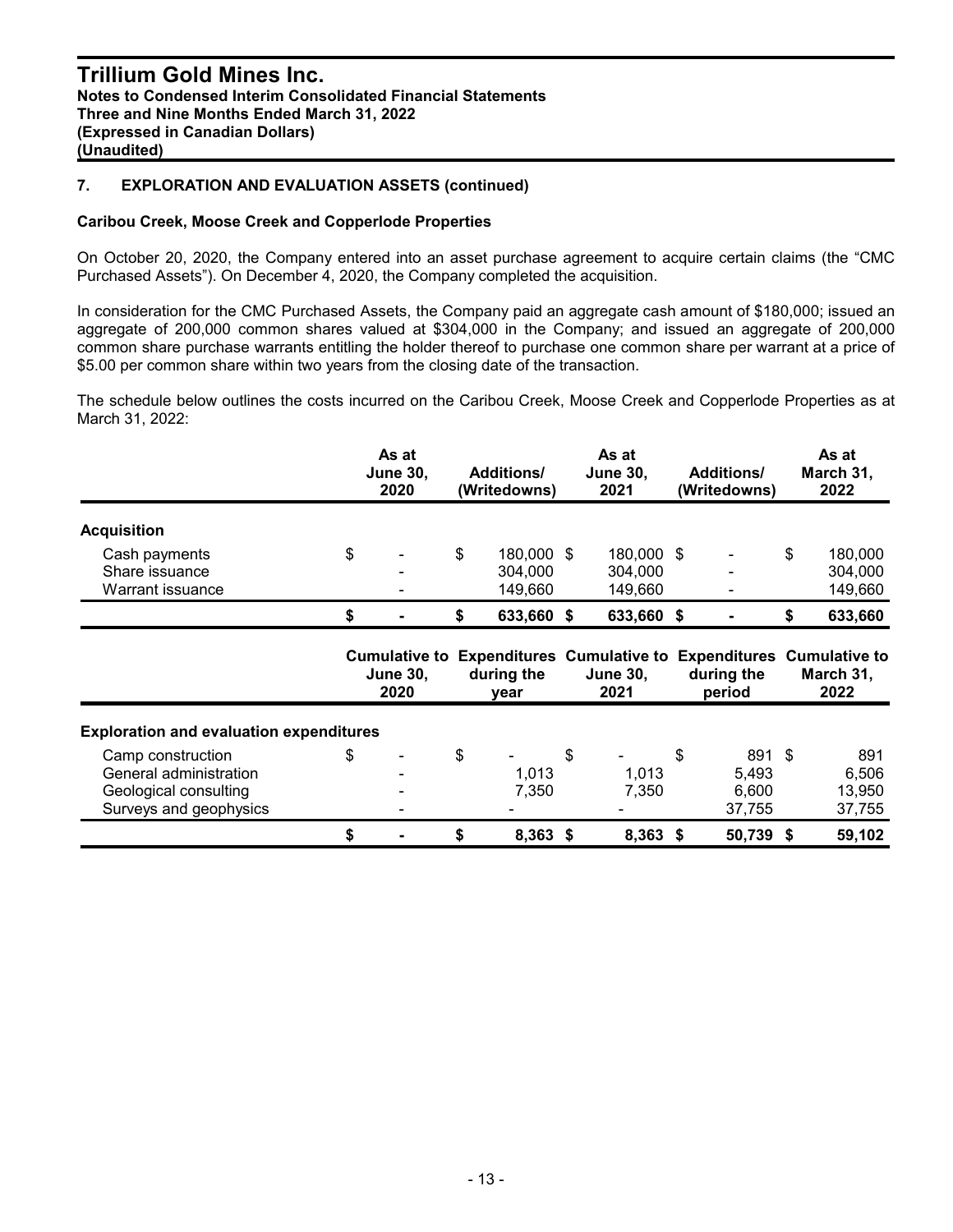#### **Confederation Lake and Birch-Uchi Greenstone Belts**

On December 22, 2020, the Company signed an amended and restated purchased option agreement (the "Option Agreement") with Perry English, 1554230 Ontario Inc., Pamela Misener, Michael Frymire, and Gravel Ridge Resources Ltd. (the "Optionors") to acquire an undivided 100% interest in properties in the Confederation Lake and Birch-Uchi greenstone belts in the Red Lake District as well as properties in Larder Lake, Ontario and in the Matagami and Chibougamou areas of Quebec, subject to a 1.5% NSR over each property. Each such NSR will be subject to a buyback option, at the election of the Company, for 50% of such royalty (being 0.75%) for cash consideration of \$500,000.

As at March 31, 2022, the Company has the following future requirements to fulfill its obligation under the Option Agreement.

| <b>Asset</b>                            | Cash                                                                                                                                                                               | <b>Shares</b>                                                                                         |
|-----------------------------------------|------------------------------------------------------------------------------------------------------------------------------------------------------------------------------------|-------------------------------------------------------------------------------------------------------|
| Larder Lake<br>(Ontario)                | \$12,000 - Paid on December 23, 2020<br>\$15,000 - Paid on December 23, 2021<br>\$20,000 - Second Anniversary<br>\$40,000 - Third Anniversary                                      | 35,000 Common Shares - Issued on February 9, 2021<br>25,000 Common Shares - Issued on January 5, 2022 |
| <b>Karas Lake</b><br>(Ontario)          | \$8,000 - Paid on December 23, 2020<br>\$10,000 - Paid on December 29, 2021<br>\$15,000 - Second Anniversary<br>\$25,000 - Third Anniversary                                       | 25,000 Common Shares - Issued on February 9, 2021<br>25,000 Common Shares - Issued on January 5, 2022 |
| Birch/Uchi -<br>Swain Lake<br>(Ontario) | \$9,000 - Paid on December 23, 2020<br>\$2,200 - Paid on January 14, 2021<br>\$15,000 - Paid on December 23, 2021<br>\$20,000 - Second Anniversary<br>\$30,000 - Third Anniversary | 25,000 Common Shares - Issued on February 9, 2021<br>25,000 Common Shares - Issued on January 5, 2022 |
| Birch/Uchi-<br>Satterly<br>(Ontario)    | \$15,000 - Paid on December 23, 2020<br>\$20,000 - Paid on December 23, 2021<br>\$25,000 - Second Anniversary<br>\$40,000 - Third Anniversary                                      | 25,000 Common Shares - Issued on February 9, 2021<br>25,000 Common Shares - Issued on January 5, 2022 |
| Gerry Lake<br>(Ontario)                 | \$5,000 - Paid on December 23, 2020<br>\$10,000 - Paid on December 23, 2021<br>\$14,000 - Second Anniversary<br>\$24,000 - Third Anniversary                                       | 25,000 Common Shares - Issued on February 9, 2021<br>25,000 Common Shares - Issued on January 5, 2022 |
| Jamesie<br>(Quebec)                     | \$12,000 - Paid on December 23, 2020<br>\$16,000 - Paid on December 23, 2021<br>\$24,000 - Second Anniversary<br>\$35,000 - Third Anniversary                                      | 25,000 Common Shares - Issued on February 9, 2021<br>25,000 Common Shares - Issued on January 5, 2022 |
| <b>SW Fenion</b><br>(Quebec)            | \$11,000 - Paid on December 23, 2020<br>\$15,000 - Paid on December 23, 2021<br>\$22,000 - Second Anniversary<br>\$30,000 - Third Anniversary                                      | 25,000 Common Shares - Issued on February 9, 2021<br>25,000 Common Shares - Issued on January 5, 2022 |
| Opawica River<br>(Quebec)               | \$13,000 - Paid on December 23, 2020<br>\$16,000 - Paid on December 23, 2021<br>\$20,000 - Second Anniversary<br>\$30,000 - Third Anniversary                                      | 25,000 Common Shares - Issued on February 9, 2021<br>25,000 Common Shares - Issued on January 5, 2022 |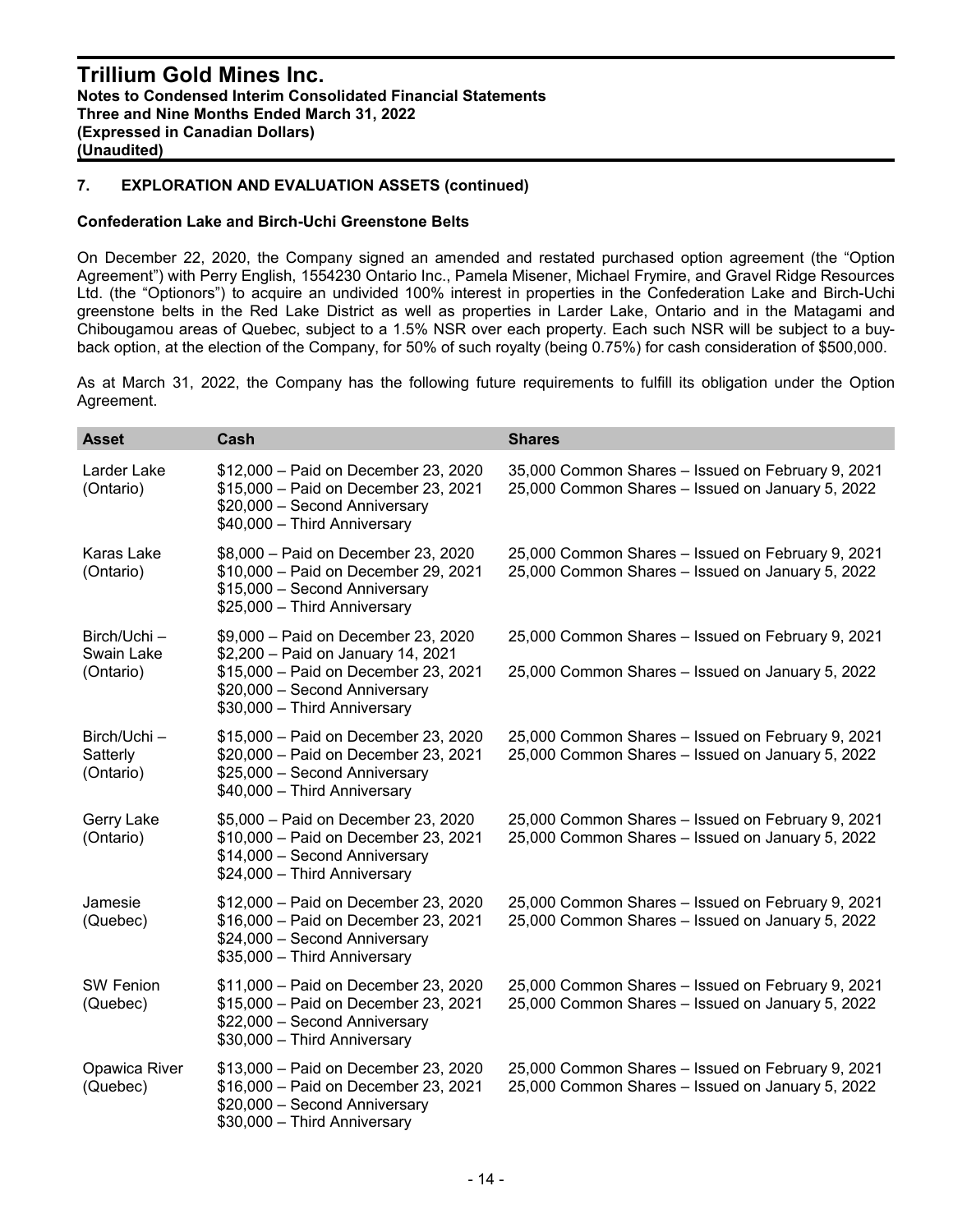#### **Confederation Lake and Birch-Uchi Greenstone Belts (continued)**

The schedule below outlines the costs incurred on the Confederation Lake and Birch-Uchi Greenstone Belts Properties as at March 31, 2022:

|                                                                           | As at<br><b>June 30,</b><br>2020 | <b>Additions/</b><br>(Writedowns) | As at<br><b>June 30,</b><br>2021 | <b>Additions/</b><br>(Writedowns) | As at<br>March 31,<br>2022                                                                  |
|---------------------------------------------------------------------------|----------------------------------|-----------------------------------|----------------------------------|-----------------------------------|---------------------------------------------------------------------------------------------|
| <b>Acquisition</b>                                                        |                                  |                                   |                                  |                                   |                                                                                             |
| Cash payments<br>Share issuance                                           | \$                               | \$<br>87,200 \$<br>331,800        | 87,200 \$<br>331,800             | 117,000 \$<br>136,000             | 204,200<br>467,800                                                                          |
|                                                                           | \$                               | \$<br>419,000                     | \$<br>419,000                    | \$<br>253,000                     | \$<br>672,000                                                                               |
|                                                                           | <b>June 30.</b><br>2020          | during the<br>year                | <b>June 30,</b><br>2021          | during the<br>period              | Cumulative to Expenditures Cumulative to Expenditures Cumulative to<br>December 31,<br>2021 |
| <b>Exploration and evaluation expenditures</b>                            |                                  |                                   |                                  |                                   |                                                                                             |
| General administration<br>Geological consulting<br>Surveys and geophysics | \$                               | \$<br>12,713                      | \$<br>12,713                     | \$<br>910S<br>15,976<br>47,409    | 910<br>28,689<br>47,409                                                                     |
|                                                                           |                                  |                                   |                                  |                                   |                                                                                             |

#### **Pistol Bay (Confederation Belt)**

On November 22, 2020, the Company signed an asset purchase agreement to acquire a 100% interest in the Confederation Lake Properties ("Confederation Belt" or "Purchased Assets") from Pistol Bay Mining Inc. ("Pistol Bay").

The purchase price of the Purchased Assets, other than the certain properties which are excluded (the "Exclusion Order Properties"), as defined below, shall be a cash amount of \$500,000. A working deposit of \$100,000 in cash was paid on November 23, 2020. On February 10, 2021, the remaining balance of \$400,000 was paid.

The Exclusion Order Properties include those Purchased Assets for which Pistol Bay has applied for an extension order or an exclusion order ("Exclusion Order") from the Ministry of Energy, Northern Development and Mines, extending the expiry date to complete and file assessment work, and/or to extend the expiry date of an unpatented claim, for a 12-month period beyond the current expiry date for such unpatented claim.

Prior to March 31, 2022, if an exclusionary asset ceases to be exclusionary Pistol Bay will notify the Company and if the Company wishes to purchase the asset it will become a closing asset ("Closing Asset"). The closing date will be ten business days after the later of the date of receipt of Exchange approval and the date of receipt of the Exclusion Order in respect of the applicable Closing Asset (the "Closing Date").

The purchase price of all Exclusion Order Properties is \$1,250,000 of the Company's common shares, based on the five day volume weighted average price, at the date that is two business days prior to the Closing Date. The applicable share consideration for each Closing Asset will be calculated using an agreed upon formula based on the hectares of the Closing Asset and will be payable over time with 1/3 payable four months following Closing Date of the applicable Closing Asset, 1/3 payable seven months following the Closing Date, and 1/3 payable ten months following the Closing Date.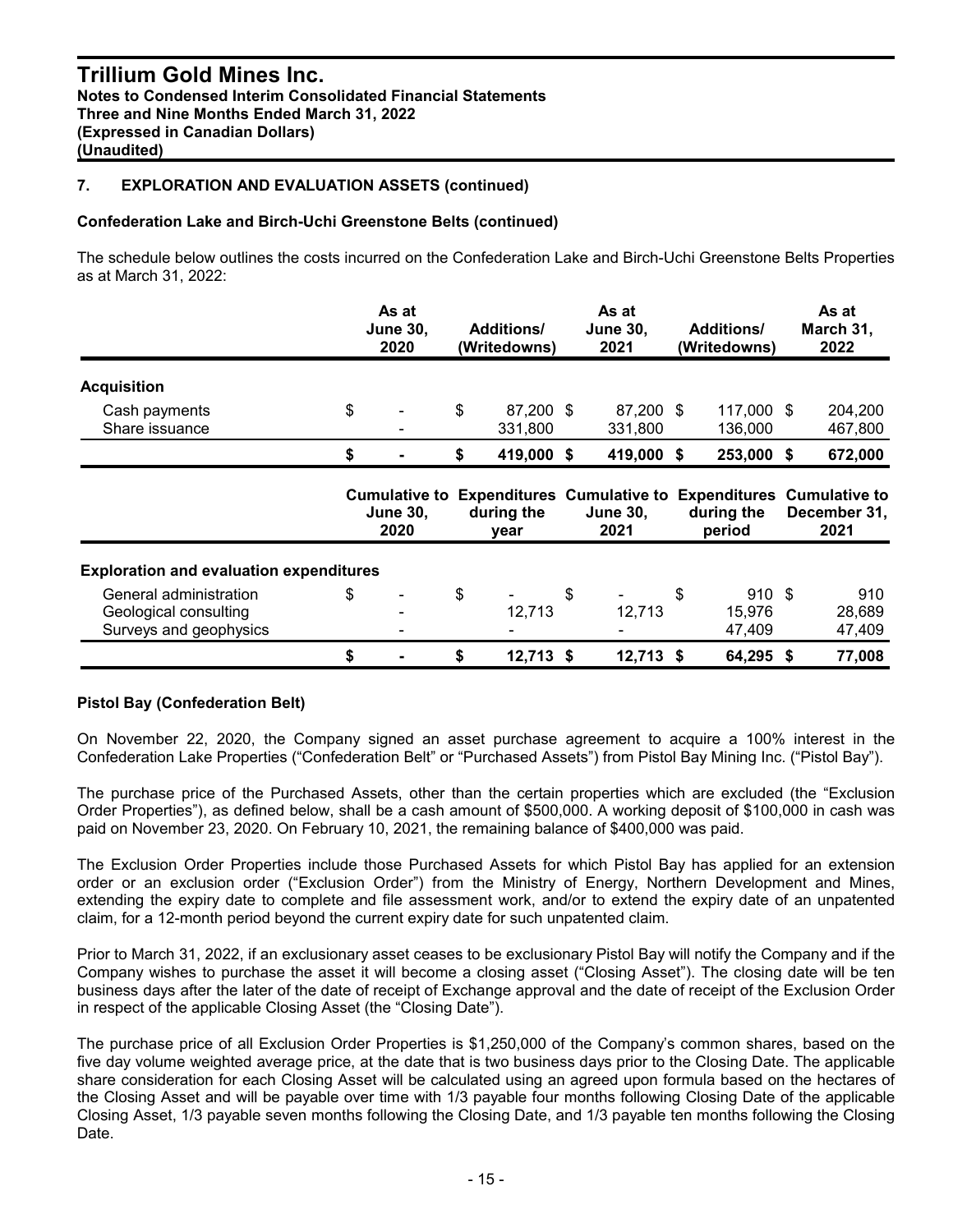#### **Pistol Bay (Confederation Belt) (continued)**

If 90% of the Exclusion Order Properties become Closing Assets prior to March 31, 2022, the Company shall, within five business days (the "Satisfaction Date"), issue to Pistol Bay common shares, of which, the total number of shares is calculated using an agreed upon formula based on the hectares of the property (the "Completion Shares"). The applicable Completion Shares will be payable over time with 1/3 payable four months following the Satisfaction Date of the applicable Closing Asset, 1/3 payable seven months following the Satisfaction Date, and 1/3 payable ten months following the Satisfaction Date.

In January 2021 and April 2021, the Company signed an Acknowledgement, Assignment and Assumption Agreement, and an Amending Agreement respectively. The Company would assume all of Pistol Bay's cash payment commitments under its existing option agreements while Pistol Bay would retain its share issuance obligations.

As at March 31, 2022, the Company has the following future requirements to fulfill its obligation under the Amending Agreement.

| Amount   | Due Date                        |
|----------|---------------------------------|
| \$10,000 | Due on September 4, 2021 (paid) |
| \$20,000 | Due on September 4, 2022        |
| \$30,000 | Due on December 28, 2021        |

The schedule below outlines the costs incurred on the Pistol Bay Property as at March 31, 2022:

|                                                                                                                                                | As at<br><b>June 30,</b><br>2020 |                         | <b>Additions/</b><br>(Writedowns)               | As at<br><b>June 30,</b><br>2021 |                                                                                                | <b>Additions/</b><br>(Writedowns) |                                                               |    | As at<br>March 31,<br>2022                                 |  |
|------------------------------------------------------------------------------------------------------------------------------------------------|----------------------------------|-------------------------|-------------------------------------------------|----------------------------------|------------------------------------------------------------------------------------------------|-----------------------------------|---------------------------------------------------------------|----|------------------------------------------------------------|--|
| <b>Acquisition</b>                                                                                                                             |                                  |                         |                                                 |                                  |                                                                                                |                                   |                                                               |    |                                                            |  |
| Cash payments<br>Share issuance                                                                                                                | \$                               |                         | \$<br>500,000 \$                                |                                  | 500,000 \$                                                                                     |                                   | 10,000 \$<br>1,250,000                                        |    | 510,000<br>1,250,000                                       |  |
|                                                                                                                                                | \$                               |                         | \$<br>500,000                                   | \$                               | 500,000                                                                                        | S.                                | 1,260,000                                                     | -S | 1,760,000                                                  |  |
|                                                                                                                                                |                                  | <b>June 30,</b><br>2020 | during the<br>year                              |                                  | Cumulative to Expenditures Cumulative to Expenditures Cumulative to<br><b>June 30,</b><br>2021 |                                   | during the<br>period                                          |    | March 31,<br>2022                                          |  |
| <b>Exploration and evaluation expenditures</b>                                                                                                 |                                  |                         |                                                 |                                  |                                                                                                |                                   |                                                               |    |                                                            |  |
| Assays and reports<br>Camp construction<br>Equipment and supplies<br>General administration<br>Geological consulting<br>Surveys and geophysics | \$                               |                         | \$<br>61 \$<br>4,728<br>317<br>91,127<br>62,943 |                                  | 61 \$<br>4,728<br>317<br>91,127<br>62,943                                                      |                                   | 152,144 \$<br>1,366<br>20,363<br>10,391<br>110,648<br>405,640 |    | 152,205<br>1,366<br>25,091<br>10,708<br>201,775<br>468,583 |  |
|                                                                                                                                                | \$                               |                         | \$<br>159,176 \$                                |                                  | 159,176 \$                                                                                     |                                   | 700,552 \$                                                    |    | 859,728                                                    |  |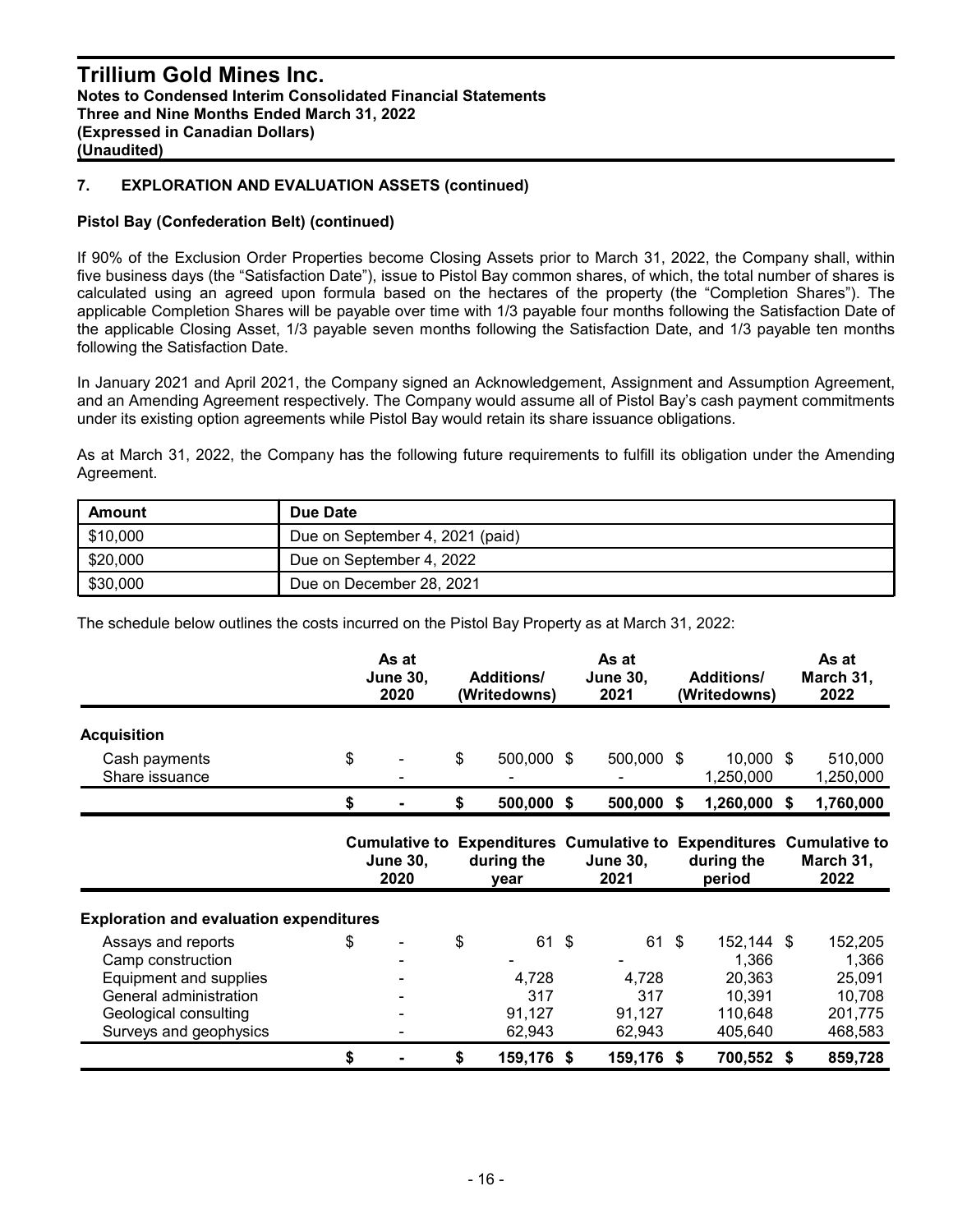#### **Rivard Property**

On July 31, 2020, the Company signed an asset purchase agreement to acquire the Rivard Property, contiguous to its NT Project, in the Red Lake Mining District, Ontario. The Rivard Property consists of one lease of six contiguous minerals claims. Upon completion of the transaction, Trillium will acquire a 100% interest in the property, subject to a 1.5% NSR, by completing cash payments totaling \$400,000 and issuing 400,000 common shares of the Company over 3.5 years. The Company has the right to repurchase ½ of the NSR (0.75%) for consideration of \$1,200,000, payable in cash or shares. In addition, the Company has a right of first refusal should the holders of the NSR sell the NSR in the future.

On May 25, 2021, the Company signed an amendment that on the closing date, and every six months thereafter until the aggregate cash amount of \$400,000 has been paid and the aggregate of 400,000 common shares have been issued, the Company shall:

- (a) Pay \$199,000 and issue 100,000 common shares on the closing date to the vendors in full and final satisfaction of the total Purchase Price payable to them; and
- (b) Pay an aggregate of \$33,500 payment to the vendors in such proportions as indicated on the amendment; and
- (c) Issue and deliver share certificates representing an aggregate of 50,000 common shares to the vendors in such proportions as indicated on the amendment.

On July 7, 2021, the Company issued an aggregate of 100,000 common shares to the vendors with a fair value of \$95,000.

On November 26, 2021, the Company issued an aggregate of 50,000 common shares to the vendors with a fair value of \$44,500.

This property will be explored as an integral part of the NT Project.

As at March 31, 2022, the Company has the following future requirements to fulfill its obligation under the asset purchase agreement.

| <b>Common Shares</b> | <b>Amount</b>    | Due Date            |
|----------------------|------------------|---------------------|
| 100,000 (Issued)     | \$199,000 (Paid) | On the closing date |
| 50,000 (Issued)      | \$33,500 (Paid)  | November 26, 2021   |
| 50,000               | \$33,500         | May 26, 2022        |
| 50,000               | \$33,500         | November 26, 2022   |
| 50,000               | \$33,500         | May 26, 2023        |
| 50,000               | \$33,500         | November 26, 2023   |
| 50,000               | \$33,500         | May 26, 2024        |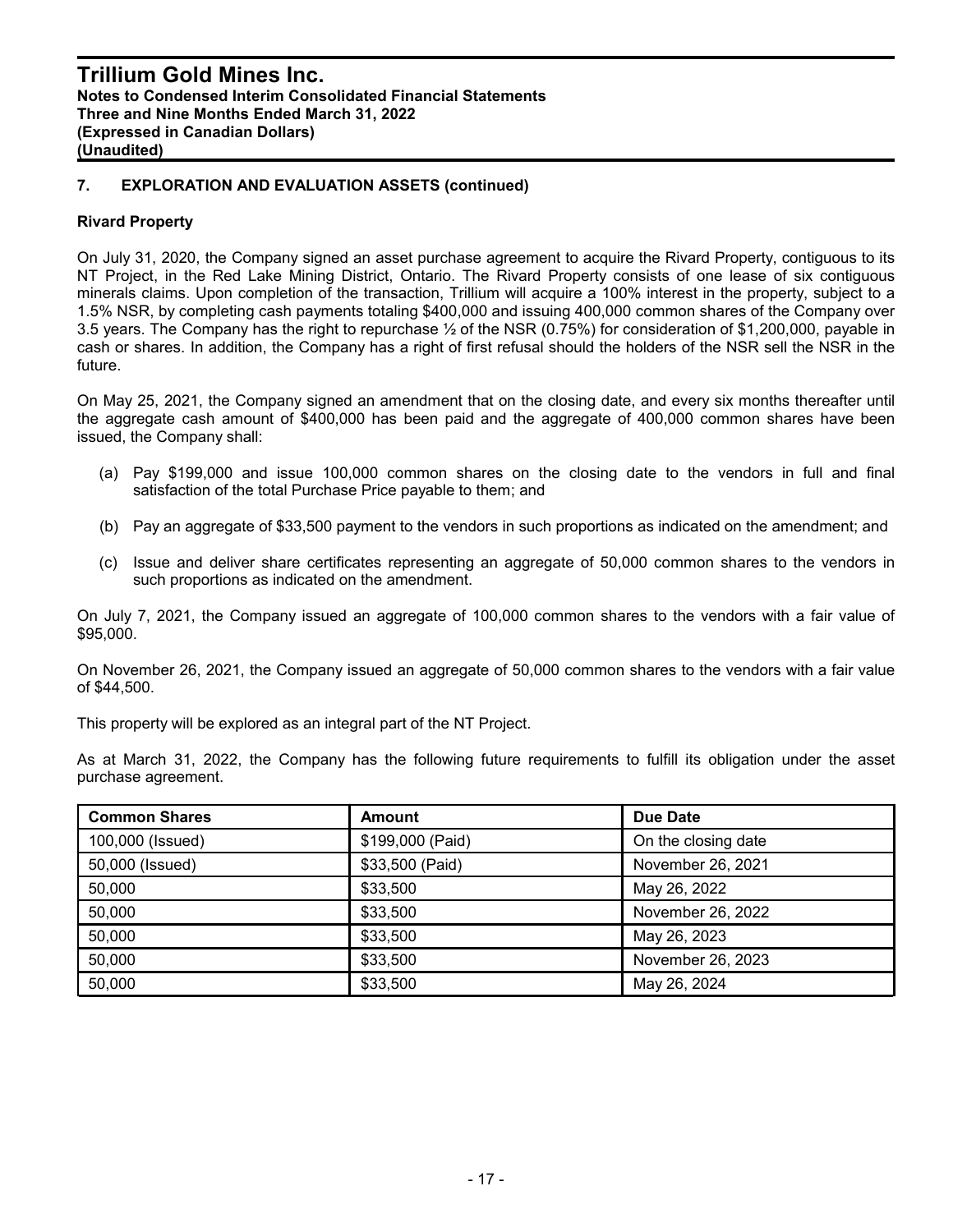## **Rivard Property (continued)**

The schedule below outlines the costs incurred on the Rivard Property as at March 31, 2022:

|                                                                                                                                                                                                   | As at<br><b>June 30,</b><br>2020 |                         | <b>Additions/</b><br>(Writedowns)                                                           | As at<br><b>June 30,</b><br>2021 |                                                                                                | <b>Additions/</b><br>(Writedowns) |                                                                           |    | As at<br>March 31,<br>2022                                                               |  |  |
|---------------------------------------------------------------------------------------------------------------------------------------------------------------------------------------------------|----------------------------------|-------------------------|---------------------------------------------------------------------------------------------|----------------------------------|------------------------------------------------------------------------------------------------|-----------------------------------|---------------------------------------------------------------------------|----|------------------------------------------------------------------------------------------|--|--|
| <b>Acquisition</b>                                                                                                                                                                                |                                  |                         |                                                                                             |                                  |                                                                                                |                                   |                                                                           |    |                                                                                          |  |  |
| Cash payments<br>Share issuance                                                                                                                                                                   | \$                               |                         | \$<br>199,000 \$                                                                            |                                  | 199,000 \$                                                                                     |                                   | 33,500 \$<br>139,500                                                      |    | 232,500<br>139,500                                                                       |  |  |
|                                                                                                                                                                                                   | \$                               |                         | \$<br>199,000                                                                               | \$                               | 199,000                                                                                        | \$                                | 173,000                                                                   | \$ | 372,000                                                                                  |  |  |
|                                                                                                                                                                                                   |                                  | <b>June 30,</b><br>2020 | during the<br>year                                                                          |                                  | Cumulative to Expenditures Cumulative to Expenditures Cumulative to<br><b>June 30,</b><br>2021 |                                   | during the<br>period                                                      |    | March 31,<br>2022                                                                        |  |  |
| <b>Exploration and evaluation expenditures</b>                                                                                                                                                    |                                  |                         |                                                                                             |                                  |                                                                                                |                                   |                                                                           |    |                                                                                          |  |  |
| Assays and reports<br>Camp construction<br><b>Drilling</b><br>Equipment and supplies<br>Field expenses<br>General administration<br>Geological consulting<br>Permitting<br>Surveys and geophysics | \$                               |                         | \$<br>93,282 \$<br>128,471<br>695,485<br>102,296<br>113<br>16,632<br>96,274<br>3,125<br>723 |                                  | 93,282 \$<br>128,471<br>695,485<br>102,296<br>113<br>16,632<br>96,274<br>3,125<br>723          |                                   | 116,038 \$<br>152,847<br>619,741<br>207,738<br>11,866<br>119,388<br>2,738 |    | 209,320<br>281,318<br>1,315,226<br>310,034<br>113<br>28,498<br>215,662<br>3,125<br>3,461 |  |  |
|                                                                                                                                                                                                   | \$                               |                         | \$<br>1,136,401                                                                             | \$                               | 1,136,401                                                                                      | S.                                | 1,230,356                                                                 | -S | 2,366,757                                                                                |  |  |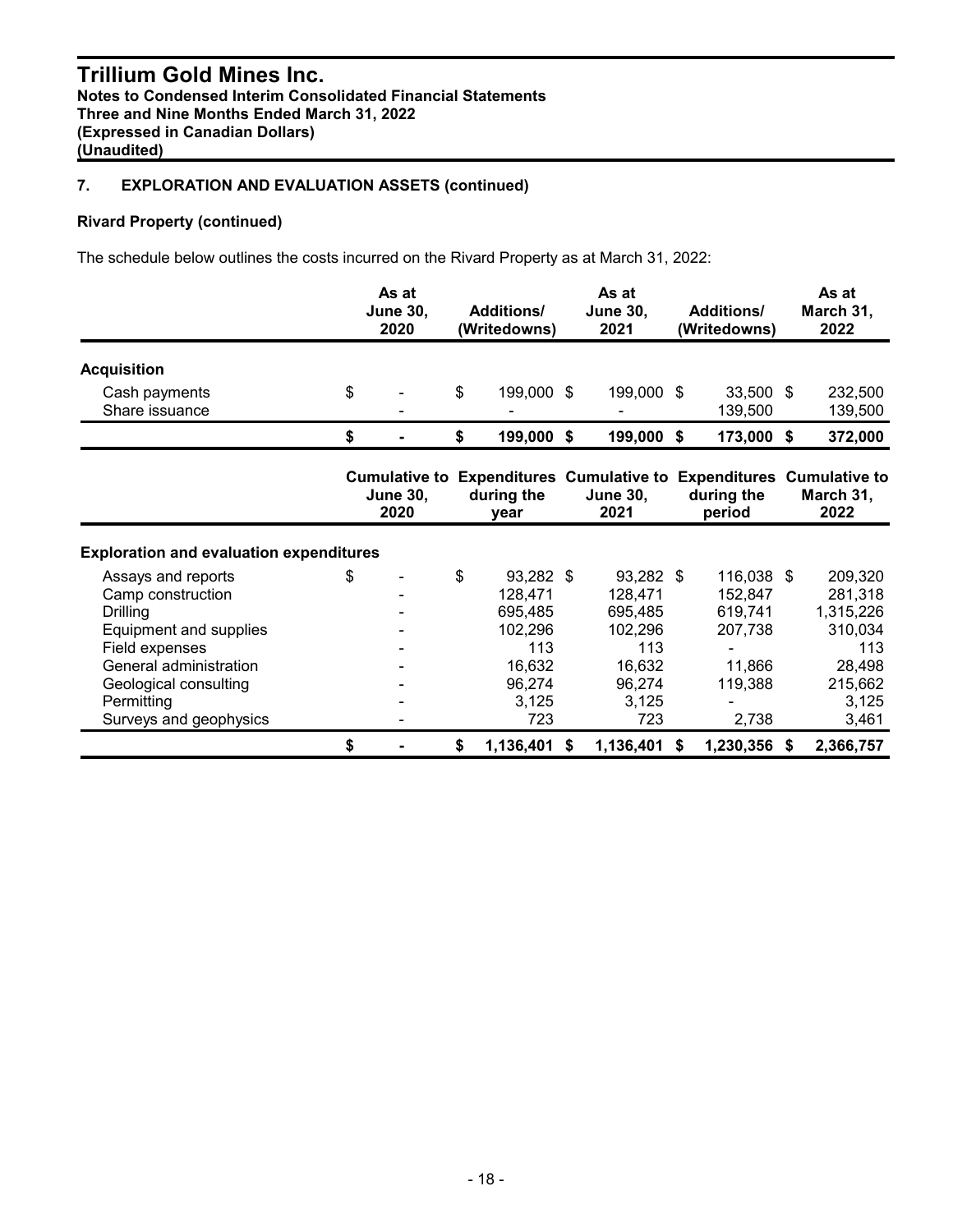#### **Gold Centre Property**

On August 31, 2020, Trillium Gold Ontario Inc. ("Trillium Ontario"), a wholly owned subsidiary of the Company, signed a carried interest joint venture agreement ("Joint Venture Agreement") with Rupert Resources Ltd. ("Rupert"). Pursuant to the Joint Venture Agreement, Trillium Ontario will obtain an 80% participating interest in the Gold Centre property and Rupert will have a 20% carried participating interest. The Gold Centre property consists of one lease containing seventeen mineral claims in the Red Lake Mining District, Ontario and Rupert has granted a 1.5% NSR on the property to a third party. In order to maintain its 80% participating interest in the property, the Company is required to:

- (a) Upon receiving drill permits, spend \$2,000,000 each year for five years on the property and spend \$500,000 per year thereafter; and
- (b) Issue four tranches of 500,000 common shares of the Company to Rupert, for a total of 2,000,000 common shares over the course of three years following the closing date.

The drill permits were received February 3, 2021. On February 23, 2021, the Company issued 500,000 shares to Rupert with a fair value of \$740,000.

The schedule below outlines the costs incurred on the Gold Centre Property as at March 31, 2022:

|                                                                                                                                                | As at<br><b>June 30,</b><br>2020 | <b>Additions/</b><br>(Writedowns) |                                                         | As at<br><b>June 30,</b><br>2021 |                                                                                                | <b>Additions/</b><br>(Writedowns) |                                                                |     | As at<br>March 31,<br>2022                                           |  |
|------------------------------------------------------------------------------------------------------------------------------------------------|----------------------------------|-----------------------------------|---------------------------------------------------------|----------------------------------|------------------------------------------------------------------------------------------------|-----------------------------------|----------------------------------------------------------------|-----|----------------------------------------------------------------------|--|
| <b>Acquisition</b>                                                                                                                             |                                  |                                   |                                                         |                                  |                                                                                                |                                   |                                                                |     |                                                                      |  |
| Share issuance                                                                                                                                 | \$                               | \$                                | 740,000                                                 | \$                               | 740,000                                                                                        | \$                                | 240,000                                                        | -S  | 980,000                                                              |  |
|                                                                                                                                                | \$                               | \$                                | 740,000 \$                                              |                                  | 740,000                                                                                        | \$                                | 240,000                                                        | -\$ | 980,000                                                              |  |
|                                                                                                                                                | <b>June 30,</b><br>2020          |                                   | during the<br>year                                      |                                  | Cumulative to Expenditures Cumulative to Expenditures Cumulative to<br><b>June 30,</b><br>2021 |                                   | during the<br>period                                           |     | March 31,<br>2022                                                    |  |
| <b>Exploration and evaluation expenditures</b>                                                                                                 |                                  |                                   |                                                         |                                  |                                                                                                |                                   |                                                                |     |                                                                      |  |
| Assays and reports<br>Camp construction<br>Drilling<br>Equipment and supplies<br>General administration<br>Geological consulting<br>Permitting | \$                               | \$                                | 5,492<br>208,883<br>21,825<br>37,997<br>82,654<br>4,813 | \$                               | 5,492<br>208,883<br>21,825<br>37,997<br>82,654<br>4,813                                        | \$                                | 77,746 \$<br>2,593<br>2,071,189<br>23,646<br>11,371<br>179,005 |     | 77,746<br>8,085<br>2,280,072<br>45,471<br>49,368<br>261,659<br>4,813 |  |
|                                                                                                                                                | \$                               | \$                                | 361,664                                                 | \$                               | 361,664                                                                                        | S                                 | 2,365,550                                                      | S.  | 2,727,214                                                            |  |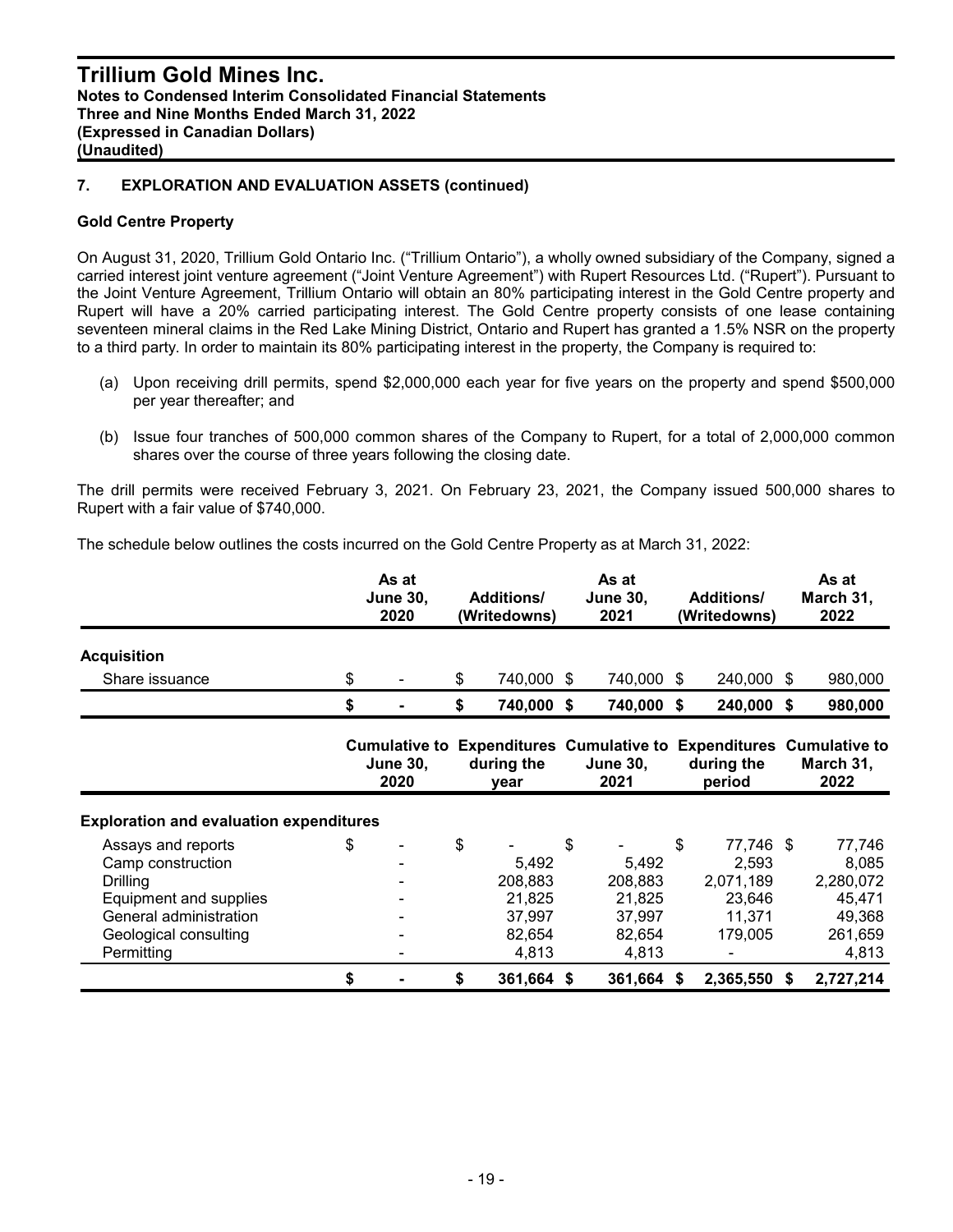#### **Willis Property**

On August 30, 2021, the Company entered into an agreement to acquire thirteen contiguous patented mineral claims for a total of 229 hectares, collectively known as the "Willis Property", situated southwest of and contiguous to the Company's NT Project. Upon completion of the transaction, the Company acquired 100% interest in the Willis Property, subject to a 2% net smelter returns (NSR) royalty (the "Royalty"), by completing payments totaling \$425,359, and an aggregate of 400,000 common shares in the capital of the Company. The Company has the right to repurchase onehalf of the Royalty (1%) for consideration of \$1,200,000, payable in cash or shares. In addition, the Company has a right of first refusal should the holders of the Royalty choose to sell the Royalty in the future. The transaction was completed on October 26, 2021.

The schedule below outlines the costs incurred on the Willis Property as at March 31, 2022:

|                                                |    |                         | As at<br><b>June 30,</b><br><b>Additions/</b><br>2020<br>(Writedowns) |                    |                           | As at<br><b>June 30,</b><br>2021 |    | <b>Additions/</b><br>(Writedowns) | As at<br>March 31,<br>2022                                                               |
|------------------------------------------------|----|-------------------------|-----------------------------------------------------------------------|--------------------|---------------------------|----------------------------------|----|-----------------------------------|------------------------------------------------------------------------------------------|
| <b>Acquisition</b>                             |    |                         |                                                                       |                    |                           |                                  |    |                                   |                                                                                          |
| Cash payments<br>Share issuance                | \$ |                         | \$                                                                    |                    | $\boldsymbol{\mathsf{s}}$ |                                  | \$ | 425,359 \$<br>256,000             | 425,359<br>256,000                                                                       |
|                                                | \$ |                         | \$                                                                    |                    | \$                        |                                  | \$ | 681,359 \$                        | 681,359                                                                                  |
|                                                |    | <b>June 30,</b><br>2020 |                                                                       | during the<br>year |                           | <b>June 30,</b><br>2021          |    | during the<br>period              | Cumulative to Expenditures Cumulative to Expenditures Cumulative to<br>March 31,<br>2022 |
| <b>Exploration and evaluation expenditures</b> |    |                         |                                                                       |                    |                           |                                  |    |                                   |                                                                                          |
| General administration                         | \$ |                         | \$                                                                    |                    | \$                        |                                  | \$ | $1,126$ \$                        | 1,126                                                                                    |
|                                                | \$ |                         | \$                                                                    |                    | \$                        |                                  | \$ | $1,126$ \$                        | 1,126                                                                                    |
| 8.<br>AMOUNTS PAYABLE AND ACCRUED LIABILITIES  |    |                         |                                                                       |                    |                           |                                  |    | As at                             | As at                                                                                    |

|                                        | AS al<br>March 31,<br>2022 | AS al<br><b>June 30,</b><br>2021 |
|----------------------------------------|----------------------------|----------------------------------|
| Trade payables and accrued liabilities | 695.570                    | 747,202                          |
| Due to related parties (note 10)       | 14.577                     | 12,212                           |
|                                        | 710.147                    | 759.414                          |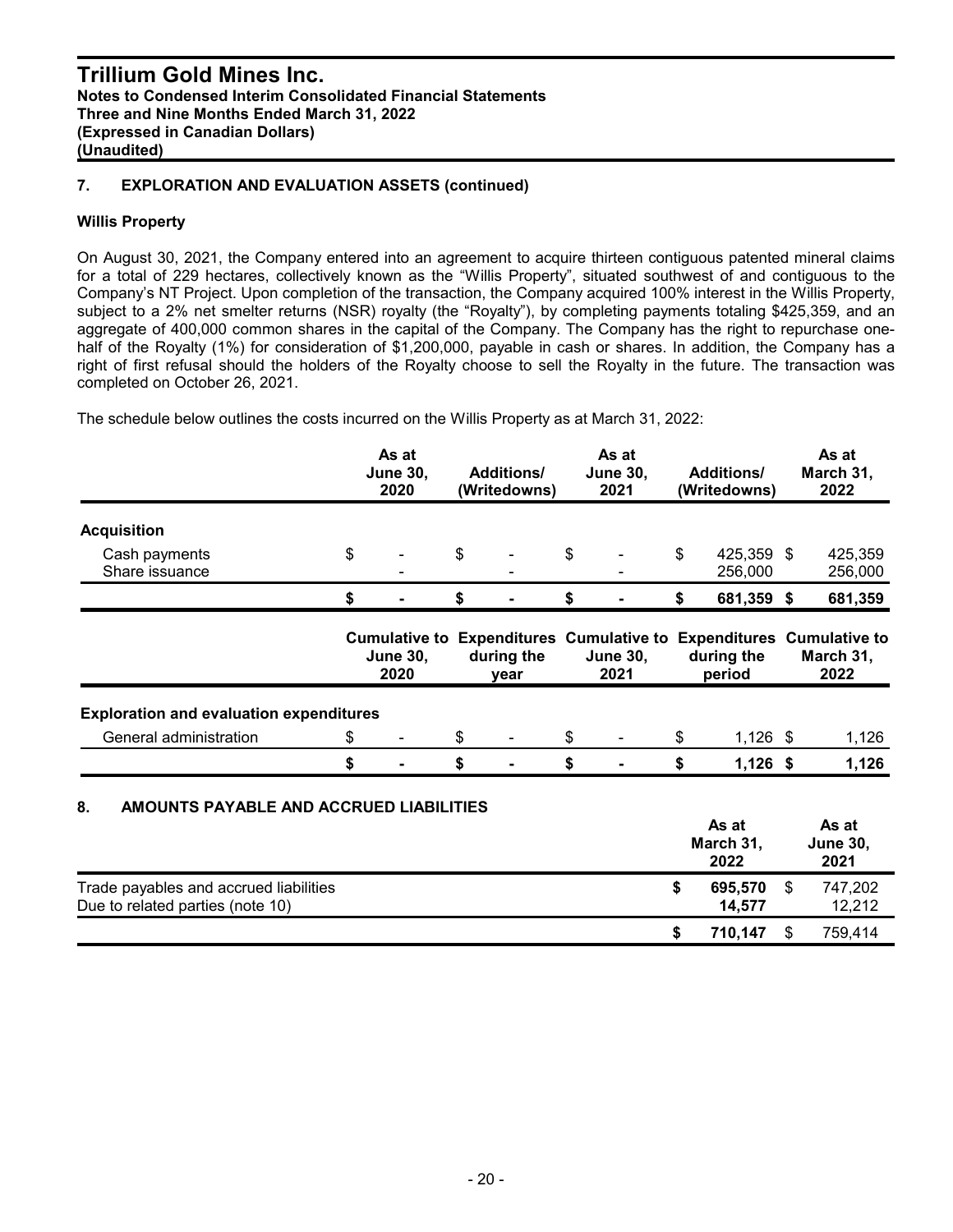#### **9. SHARE CAPITAL**

#### **a) Authorized Share Capital**

Unlimited common shares with no par value.

#### **b) Issued Share Capital**

As at March 31, 2022, there were 55,440,837 common shares issued and outstanding (June 30, 2021 - 40,935,548).

#### **c) Common Shares**

#### **Fiscal 2022**

On July 7, 2021, the Company issued an aggregate of 100,000 common shares at a value of \$95,000 in connection with the acquisition of the Rivard Property (note 7).

On October 22, 2021, the Company issued an aggregate of 400,000 common shares at a value of \$256,000 in connection with the acquisition of the Willis Property (note 7).

On November 26, 2021, the Company issued an aggregate of 50,000 common shares at a value of \$44,500 in connection with the acquisition of the Rivard Property (note 7).

On January 5, 2022, the Company issued an aggregate of 200,000 common shares of the Company at a value of \$144,000 to acquire of 100% interest in the Confederation Lake and Birch-Uchi Greenstone Belts Properties from the Optionors (note 7).

On January 10, 2022, the Company issued an aggregate of 816,993 common shares of the Company at a value of \$1,250,000 in connection with the acquisition of the Exclusion Order Properties from Pegasus Resources Inc. (formerly Pistol Bay Mining Inc.) (note 7).

On January 10, 2022, the Company issued an aggregate of 500,000 common shares at a value of \$240,000 in connection with the acquisition of the Gold Centre Property (note 7).

During the nine months ended March 31, 2022, 530,000 warrants were exercised for gross proceeds of \$199,000, of which 205,000 warrants were exercised by agents, these warrants had a black scholes value of \$39,406.

On March 2, 2022, the Company closed a brokered private placement. The financing raised gross proceeds of \$7,500,000 by issuance of: (i) 3,753,586 units of the Company (the "Units") at a price of \$0.53 per Unit; (ii) 4,036,220 flow-through common shares of the Company (the "FT Shares") at a price of \$0.60 per FT Share; and (iii) 4,118,490 flow-through units of the Company (the "Charity FT Units") at a price of \$0.75 per FT Unit to charitable purchasers.

Each Unit, FT Unit, and Charity FT Unit, consists of one common share and one-half of one common share purchase warrant, and each warrant entitles the holder thereof to purchase one additional common share of the Company at a price of \$0.80 per share for a period of 24 months from the closing date.

In connection with the private placement, the Company paid finders' fees equal to \$502,419 in cash and issued an aggregate of 714,497 compensation warrants of the Company. Each compensation warrant entitles the holder thereof to purchase one additional common share at an exercise price of \$0.53 for a period of 24 months from the closing date.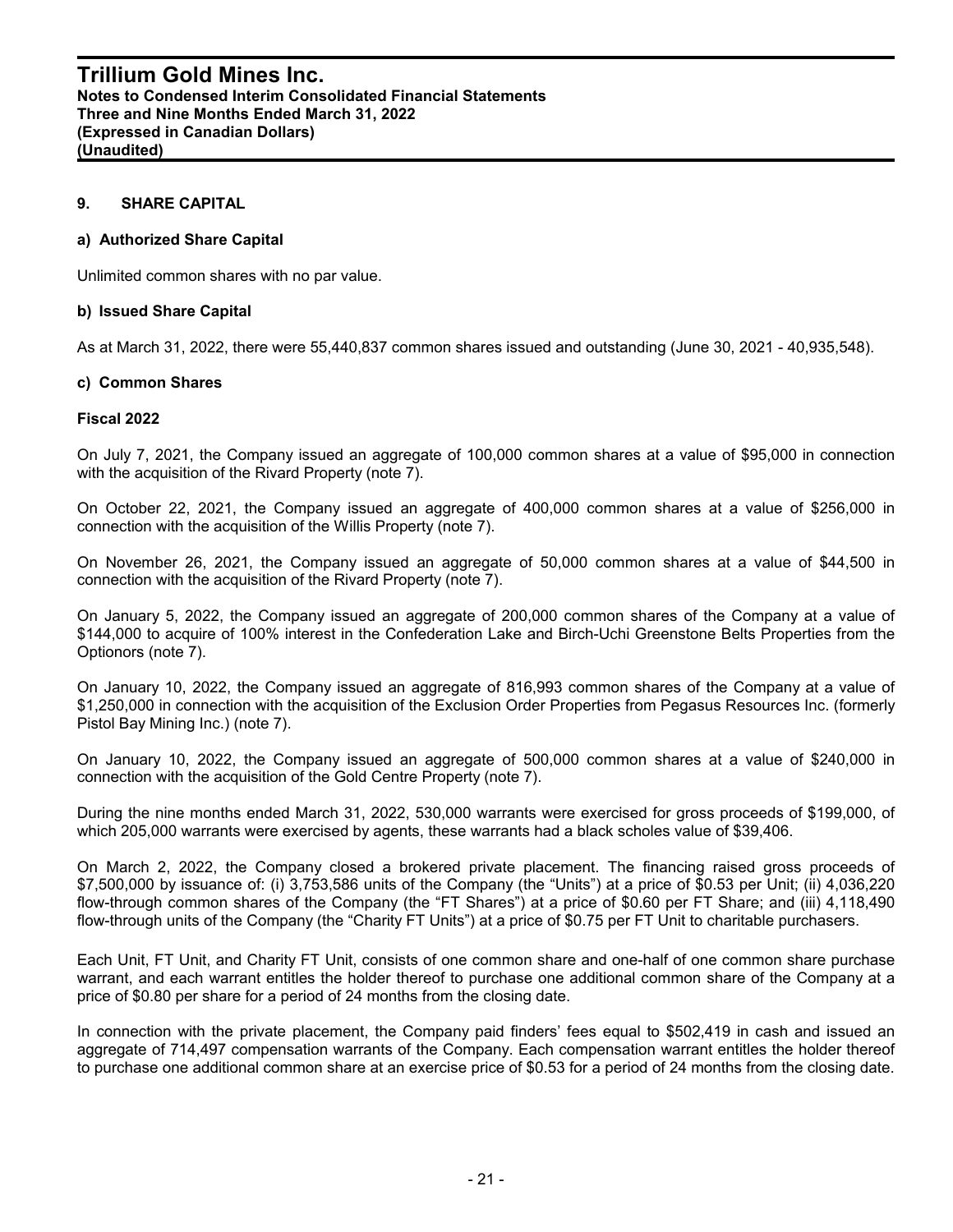#### **c) Common Shares (continued)**

#### **Fiscal 2021**

On July 16, 2020, the Company closed a non-brokered private placement. The financing raised gross proceeds of \$999,840 by the issuance of 2,083,000 units at a price of \$0.48 per unit. Each unit consisted of one common share and one share purchase warrant, and each warrant entitles the holder thereof to purchase one additional common share of the Company at a price of \$0.60 per share for a period of 24 months from the closing date. The Company paid finders' fees equal to \$50,400 in cash.

On October 2, 2020, the Company closed a brokered private placement. The financing raised gross proceeds of \$12,947,288 by issuance of: (i) 2,263,000 units of the Company (the "Units") at a price of \$1.70 per Unit; (ii) 1,631,600 flow-through common shares of the Company (the "FT Shares") at a price of \$1.90 per FT Share; and (iii) 2,479,400 flow-through units of the Company (the "FT Units") at a price of \$2.42 per FT Unit.

Each Unit consists of one common share and one-half of one common share purchase warrant, and each warrant entitles the holder thereof to purchase one additional common share of the Company at a price of \$2.60 per share for a period of 24 months from the closing date.

Each FT Unit consists of one flow-through common share and one-half of one warrant (a "FT Unit Warrant"). Each FT Unit Warrant entitles the holder thereof to acquire one additional common share of the Company at a price of \$2.60 for a period of 24 months from the closing date.

In connection with the private placement, the Company paid finders' fees equal to \$735,251 in cash and issued an aggregate of 351,766 compensation warrants of the Company. Each compensation warrant entitles the holder thereof to purchase one additional common share at an exercise price of \$1.70 for a period of 24 months from the closing date.

On October 16, 2020, the Company closed a non-brokered private placement. The financing raised gross proceeds of \$180,030 by the issuance of 105,900 units at a price of \$1.70 per unit. Each unit consisted of one common share and one-half of one common share purchase warrant, and each warrant entitles the holder thereof to purchase one additional common share of the Company at a price of \$2.60 per share for a period of 24 months from the closing date.

On October 21, 2020, the Company settled an aggregate \$458,100 in debt with arms-length parties. The Company issued an aggregate of 497,934 common shares of the Company at a value of \$1.73 per share in settlement of the debt. The debt has been completely satisfied and extinguished upon the issuance of the shares. The Company recognized a loss of \$403,326 at the time of the settlement.

On December 4, 2020, the Company issued an aggregate of 200,000 common shares at a value of \$304,000 in connection with the acquisition of CMC Purchased Assets (note 7).

On December 29, 2020 the Company issued 650,000 common shares at a value of \$975,000 to acquire of 16.5% interest in the NT Project from Heliostar (note 7).

On February 9, 2021 the Company issued 210,000 common shares at a value of \$331,800 to acquire of 100% interest in the Confederation Lake and Birch-Uchi Greenstone Belts Properties from the Optionors (note 7).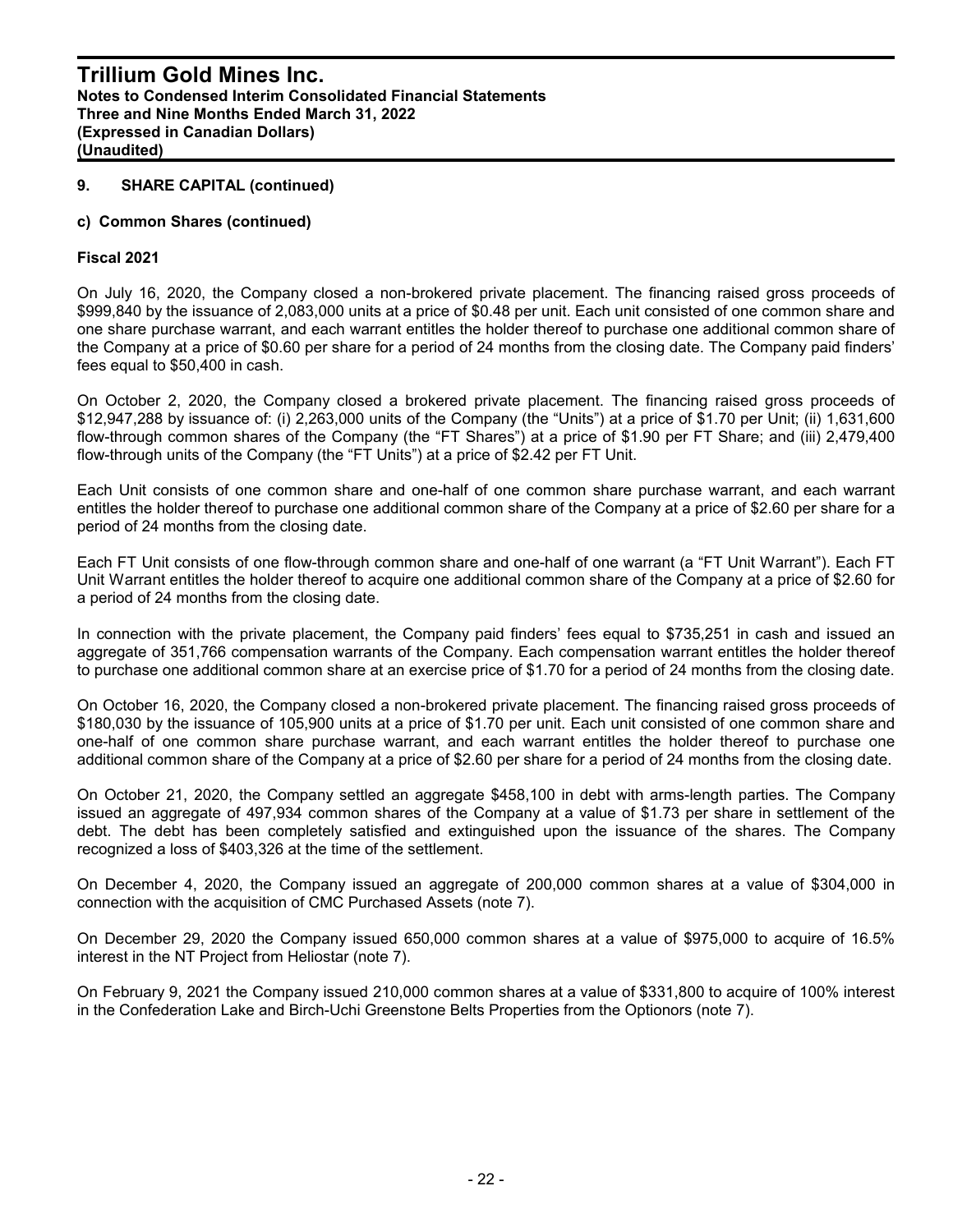#### **c) Common Shares (continued)**

#### **Fiscal 2021 (continued)**

On February 23, 2021 the Company issued 500,000 common shares at a value of \$740,000 to acquire an 80% participating interest in the Gold Centre Property from Rupert (note 7).

On March 12, 2021, the Company issued 3,250,000 common shares at a fair value of \$1,608,750 to the former shareholders of Canadian Shield (the "Second Tranche") (note 7).

On June 28, 2021, the Company closed a brokered private placement of 5,000,000 units at a price of \$1.00 per unit for gross proceeds of \$5,000,000. Each unit consisted of one common share of the Company and one half of one common share purchase warrant. Each warrant shall be exercisable to acquire one common share of the Company at a price of \$1.50 at any time on or before June 28, 2023.

As consideration for the agents' services, the agents received a cash commission of \$243,870, an advisory fee of \$34,650 (GST included), and the Company also issued 203,225 non-transferrable broker units and 27,500 advisory options. Each non-transferable broker unit or advisory option entitles the agents to purchase one unit at a price of \$1.00 until June 28, 2023. Each unit consists of one common share of the company and one-half of one common share purchase warrant. Each warrant shall be exercisable to acquire one common share of the company at a price of \$1.50 at any time on or before June 28, 2023.

During the year ended June 30, 2021, the Company issued 842,267 common shares of the Company for the exercise of warrants and 300,000 common shares for the exercise of stock options.

#### Flow-Through Premium Liability

The following is a continuity schedule of the liability portion of the flow-through share issuances:

|                                                                                       | <b>Flow-Through Premium Liability</b> |             |
|---------------------------------------------------------------------------------------|---------------------------------------|-------------|
| <b>Balance, June 30, 2020</b>                                                         |                                       |             |
| Flow-through premium liability                                                        |                                       | 2,111,488   |
| Settlement to flow through share premium liability pursuant to qualified expenditures |                                       | (1,399,714) |
| <b>Balance, June 30, 2021</b>                                                         | S                                     | 711.774     |
| Flow-through premium liability                                                        |                                       | 1,188,603   |
| Settlement to flow through share premium liability pursuant to qualified expenditures |                                       | (1,003,640) |
| Balance, March 31, 2022                                                               |                                       | 896,737     |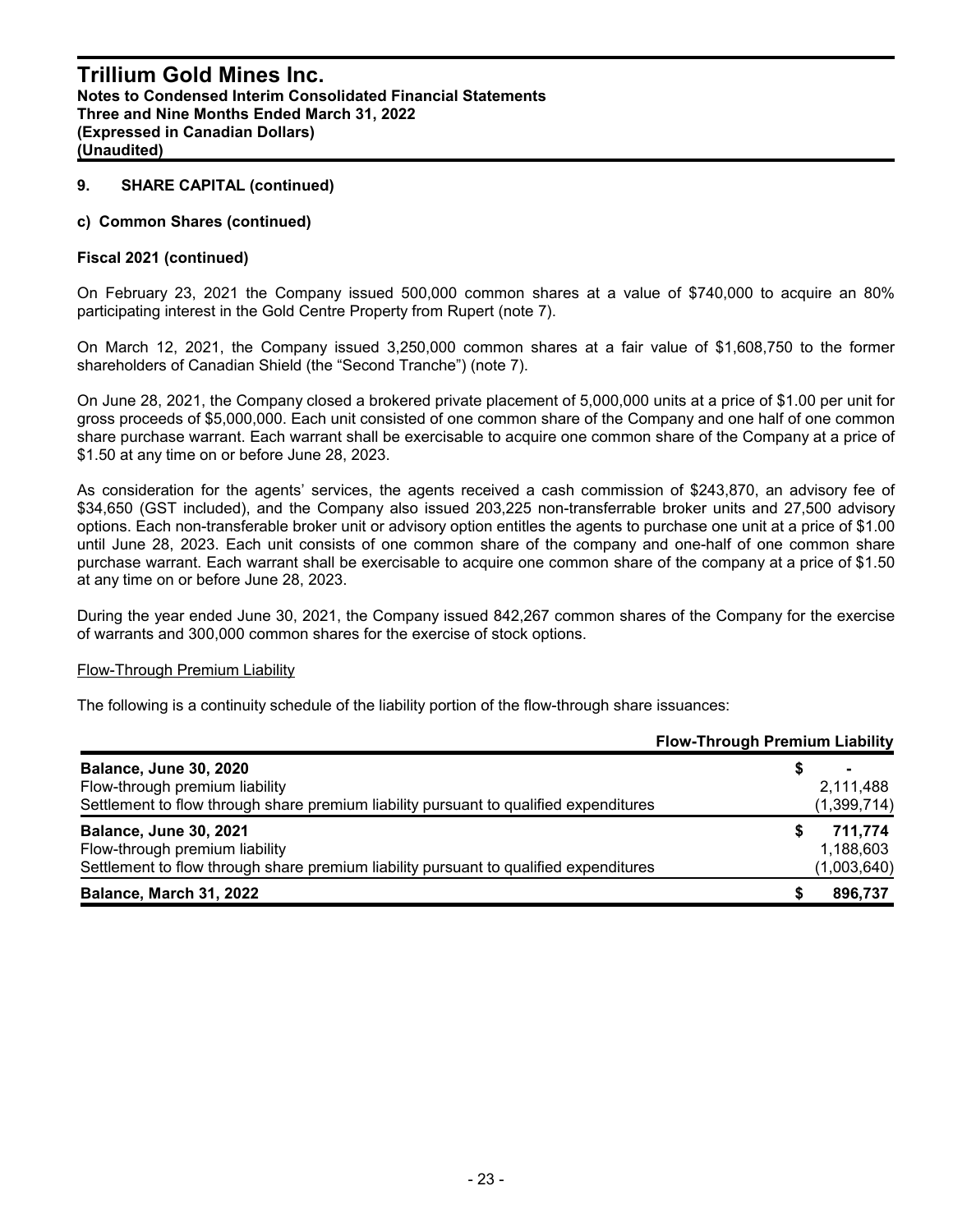#### **d) Share-based Payments**

The Company has a share compensation plan whereby the Company is authorized to grant stock options to executive officers and directors, employees and consultants enabling them to acquire up to 10% of the issued and outstanding common shares of the Company. Under the plan, the exercise price of each option will not be less than the discounted market price of the common shares as permitted by the TSX-V policies. The options can be granted for a maximum term of 5 years.

#### **Fiscal 2022**

On November 4, 2021, the Company granted 50,000 options to a consultant of the Company. The options are exercisable at \$0.85 per share and will expire on November 4, 2026. The options shall vest as to one-quarter of the options at the date of grant, one-quarter of the options six months following the date of the grant, one-quarter of the options twelve months following the date of grant, and one-quarter of the options eighteen months following the date of grant. The Company used the Black-Scholes to estimate the fair value of the options using the following assumptions: risk free interest rate of 1.25%; dividend yield of 0%; expected volatility of 109.73%; and expected option life of 5 years.

On November 4, 2021, the Company granted 360,000 options to the employees of the Company. The options are exercisable at \$0.85 per share and will expire on November 4, 2026. The options shall vest as to one-quarter of the options at the date of grant, one-quarter of the options six months following the date of the grant, one-quarter of the options twelve months following the date of grant, and one-quarter of the options eighteen months following the date of grant. The Company used the Black-Scholes to estimate the fair value of the options using the following assumptions: risk free interest rate of 1.39%; dividend yield of 0%; expected volatility of 109.93%; and expected option life of 5 years.

On March 7, 2022, the Company granted 1,250,000 options to the directors, officers, and employees of the Company. The options are exercisable at \$0.64 per share and will expire on March 7, 2027. The options shall vest as to onequarter of the options at the date of grant, one-quarter of the options six months following the date of the grant, onequarter of the options twelve months following the date of grant, and one-quarter of the options eighteen months following the date of grant. The Company used the Black-Scholes to estimate the fair value of the options using the following assumptions: risk free interest rate of 1.51%; dividend yield of 0%; expected volatility of 147.01%; and expected option life of 5 years.

For the three and nine months ended March 31, 2022, the Company recorded a share-based payment amount of \$325,243 and \$885,215, respectively (three and nine months ended March 31, 2021 - \$1,273,261).

#### **Fiscal 2021**

On October 21, 2020, the Company granted 1,250,000 options to the directors, officers and consultants of the Company. The options are exercisable at \$1.75 per share and will expire on October 21, 2025. The options vest onequarter at the date of grant and one-quarter each six months following the date of the grant. The Company used the Black-Scholes to estimate the fair value of the options using the following assumptions: risk free interest rate of 0.36%; dividend yield of 0%; expected volatility of 166.36%; and expected option life of 5 years.

On January 19, 2021, the Company granted 100,000 options to an officer of the Company. The options are exercisable at \$1.83 per share and will expire on January 19, 2026. The options vest one-half 12 months following the date of grant and one-half 24 months following the date of the grant. The Company used the Black-Scholes to estimate the fair value of the options using the following assumptions: risk free interest rate of 0.41%; dividend yield of 0%; expected volatility of 159.22%; and expected option life of 5 years.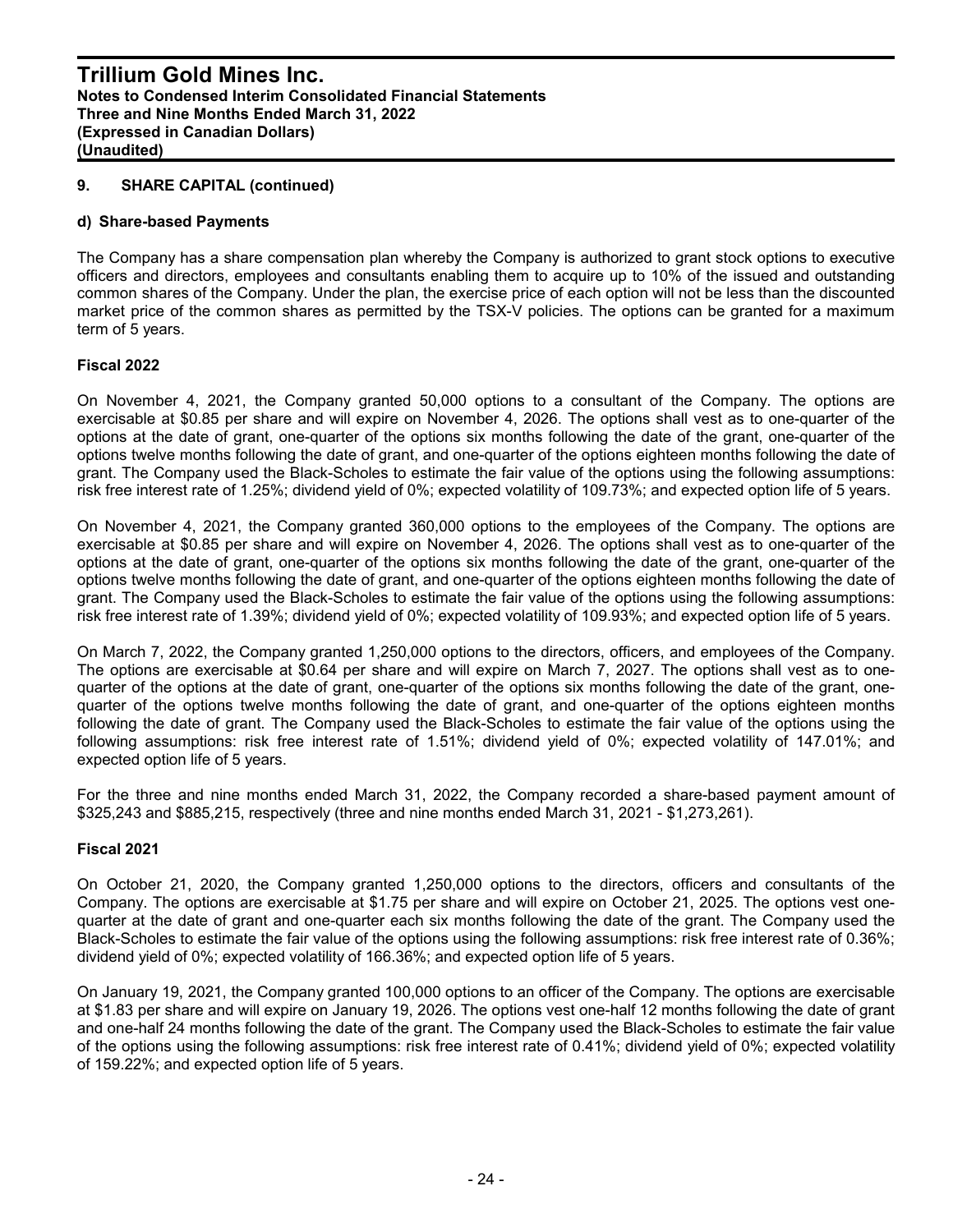#### **d) Share-based Payments (continued)**

#### **Fiscal 2021 (continued)**

On February 5, 2021, the Company granted 50,000 options to a consultant of the Company. The options are exercisable at \$1.53 per share and will expire on February 5, 2026. The options vest one-half at the date of grant and one-half twelve months following the date of the grant. The Company used the Black-Scholes to estimate the fair value of the options using the following assumptions: risk free interest rate of 0.48%; dividend yield of 0%; expected volatility of 157.89%; and expected option life of 5 years. On April 30, 2021, the Company has accepted the surrender for cancellation of 50,000 options, the Company's former Senior Financial Advisor.

On April 12, 2021, the Company granted 100,000 options to a consultant of the Company. The options are exercisable at \$1.15 per share and will expire on April 12, 2026. The options vest one-quarter each three months following the date of the grant. The Company used the Black-Scholes to estimate the fair value of the options using the following assumptions: risk free interest rate of 1.25%; dividend yield of 0%; expected volatility of 113.38%; and expected option life of 5 years.

On May 3, 2021, the Company granted 150,000 options to an officer of the Company. The options are exercisable at \$0.99 per share and will expire on May 3, 2026. The options vest one-quarter at the date of grant and one-quarter each six months following the date of the grant. The Company used the Black-Scholes to estimate the fair value of the options using the following assumptions: risk free interest rate of 0.92%; dividend yield of 0%; expected volatility of 154.83%; and expected option life of 5 years.

On May 3, 2021, the Company granted 50,000 options to the employees and officers of the Company. The options are exercisable at \$0.99 per share and will expire on May 3, 2026. The options vest one-quarter each three months following the date of the grant. The Company used the Black-Scholes to estimate the fair value of the options using the following assumptions: risk free interest rate of 0.92%; dividend yield of 0%; expected volatility of 154.83%; and expected option life of 5 years.

As consideration for the agents' services of June 28, 2021 private placement, the Company issued 203,225 nontransferrable broker units and 27,500 advisory options with an exercise price of \$1.00 and expected life of 2 years. The broker's units and advisory options were valued at \$92,544 using the Black-Scholes with the following assumptions at the issue date: risk free interest rate of 0.44%; dividend yield of 0%; expected volatility of 83.03% and expected life of 2 years.

The Company recorded a share-based payment amount of \$1,613,429 for the year ended June 30, 2021.

The continuity of stock options issued and outstanding for the period ended March 31, 2022 is as follows:

|                                | Number of<br><b>Stock Options</b> | <b>Weighted Average</b><br><b>Exercise Price (\$)</b> |  |  |
|--------------------------------|-----------------------------------|-------------------------------------------------------|--|--|
| <b>Balance, June 30, 2020</b>  | 2,075,000                         | 0.65                                                  |  |  |
| Exercised                      | (300,000)                         | 0.75                                                  |  |  |
| Granted                        | 1,700,000                         | 1.59                                                  |  |  |
| Forfeited                      | (50,000)                          | 1.53                                                  |  |  |
| <b>Balance, June 30, 2021</b>  | 3,425,000                         | 1.09                                                  |  |  |
| Granted                        | 1,660,000                         | 0.69                                                  |  |  |
| <b>Balance, March 31, 2022</b> | 5,085,000                         | 0.96                                                  |  |  |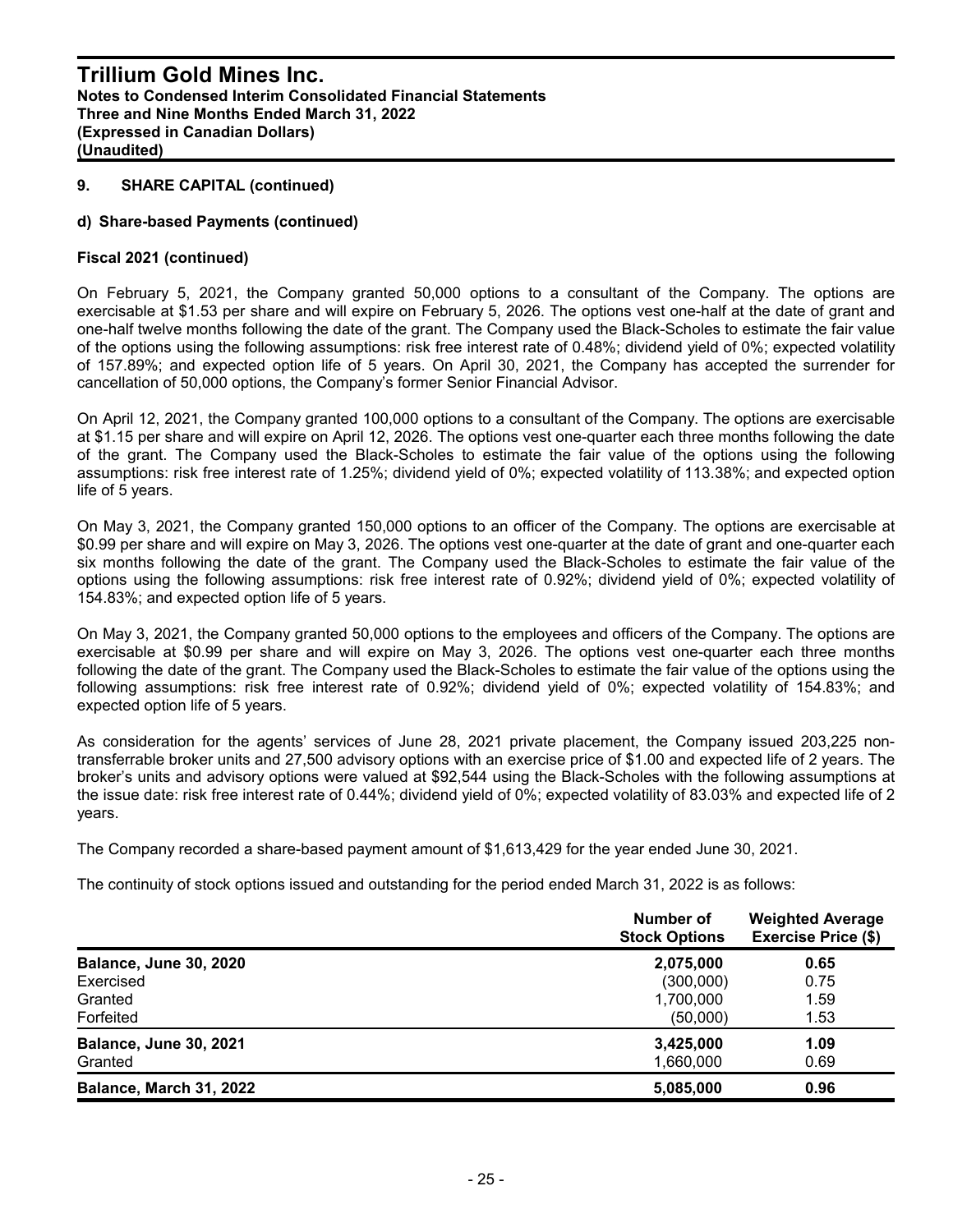The options outstanding and exercisable as at March 31, 2022 are as follows:

| <b>Expiry Date</b> | <b>Exercise</b><br>Price (\$) | Remaining<br><b>Contractual Life</b><br>(vears) | Number of<br><b>Options</b><br>Outstanding | Number of<br><b>Options</b><br><b>Vested</b><br>(Exercisable) | Number of<br><b>Options</b><br><b>Unvested</b> |
|--------------------|-------------------------------|-------------------------------------------------|--------------------------------------------|---------------------------------------------------------------|------------------------------------------------|
| March 29, 2023     | 0.80                          | 0.99                                            | 300,000                                    | 300,000                                                       |                                                |
| June 15, 2025      | 0.60                          | 3.21                                            | 1,475,000                                  | 1,475,000                                                     | ۰                                              |
| October 20, 2025   | 1.70                          | 3.56                                            | 1,250,000                                  | 937.500                                                       | 312,500                                        |
| January 19, 2026   | 1.83                          | 3.81                                            | 100.000                                    |                                                               | 100.000                                        |
| April 12, 2026     | 1.15                          | 4.04                                            | 100.000                                    | 75,000                                                        | 25,000                                         |
| May 3, 2026        | 0.99                          | 4.09                                            | 200,000                                    | 112,500                                                       | 87,500                                         |
| November 4, 2026   | 0.85                          | 4.60                                            | 410.000                                    | 102.500                                                       | 307,500                                        |
| March 7, 2027      | 0.64                          | 4.94                                            | 1,250,000                                  | 312,500                                                       | 937,500                                        |
|                    | 0.96                          | 3.77                                            | 5,085,000                                  | 3,315,000                                                     | 1,770,000                                      |

## **e) Warrants**

## **Fiscal 2022**

During the nine months ended March 31, 2022, 530,000 warrants were exercised (note 9(c))

On Mar 2, 2022, as part of the private placement, the Company issued 5,954,148 warrants which were valued at \$nil.

The Company issued 351,766 non-transferrable broker's warrants with an exercise price of \$1.70 and an expected life of 2 years as finder's fees. The broker's warrants were valued at \$423,491 using the Black-Scholes with the following assumptions at the issue date: risk free interest rate of 0.24%; dividend yield of 0%; expected volatility of 145.86% and expected life of 2 years.

## **Fiscal 2021**

On July 16, 2020, as part of the private placement, the Company issued 2,083,000 warrants which were valued at \$nil. On October 2, 2020, as part of the private placement, the Company issued 2,371,200 warrants which were valued at \$nil.

The Company issued 781,446 non-transferrable broker's warrants with an exercise price of \$0.53 and an expected life of 2 years as finder's fees. The broker's warrants were valued at \$185,125 using the Black-Scholes with the following assumptions at the issue date: risk free interest rate of 1.47%; dividend yield of 0%; expected volatility of 134.76% and expected life of 2 years.

On October 16, 2020, as part of the private placement, the Company issued 52,950 warrants which were valued at \$nil.

On December 4, 2020, as part of the asset acquisition of Caribou Creek, Moose Creek and Copperlode Properties, the Company issued 200,000 warrants which were valued at \$149,660 using the Black-Scholes with the following assumptions at the issue date: risk free interest rate of 0.28%; dividend yield of 0%; expected volatility of 144.61% and expected life of 2 years.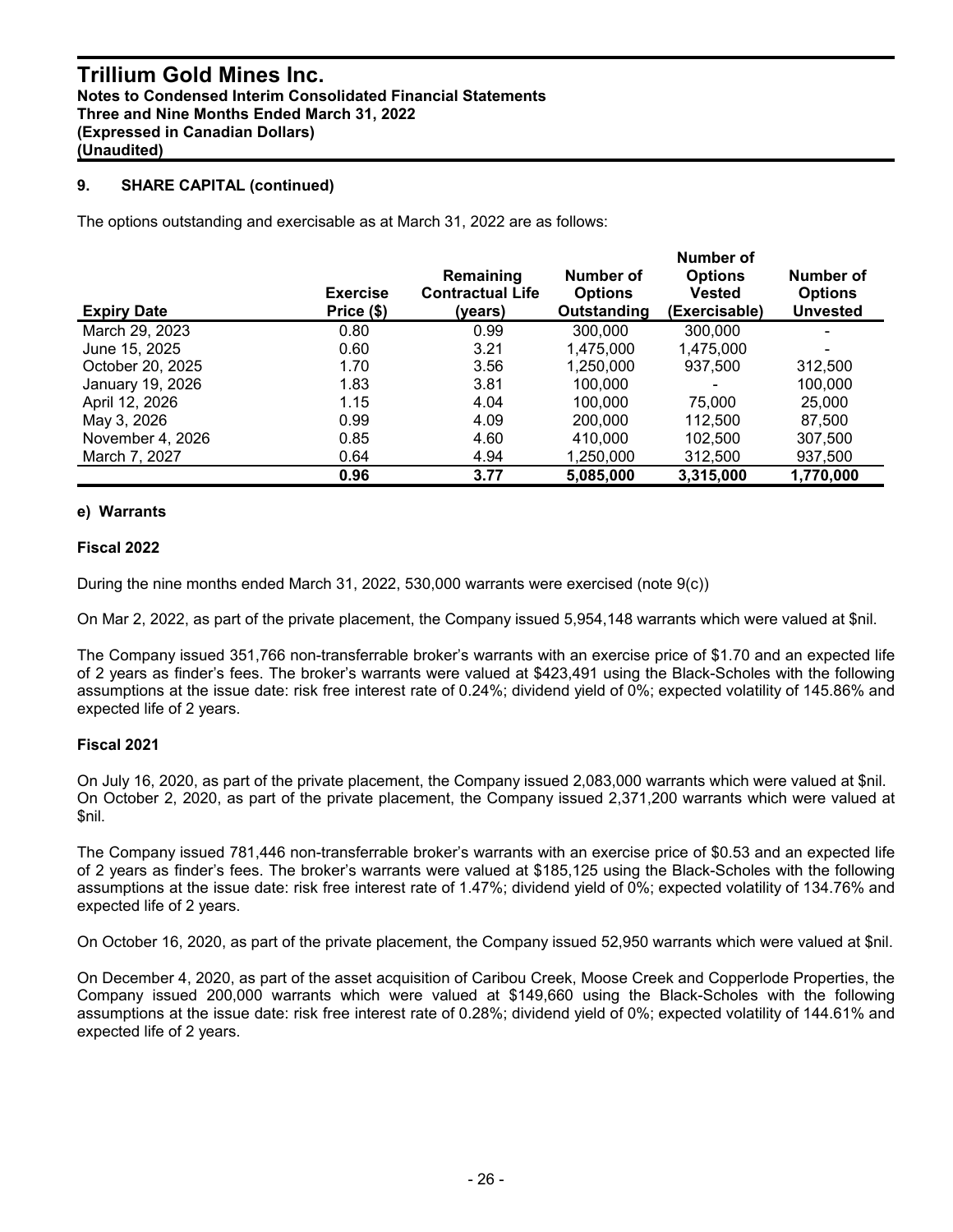#### **e) Warrants (continued)**

#### **Fiscal 2021 (continued)**

On June 28, 2021, as part of the private placement, the Company issued 2,500,000 warrants which were valued at \$300,000.

As consideration for the agents' services, the Company issued 203,225 non-transferrable broker units and 27,500 advisory options with an exercise price of \$1.00 and expected life of 2 years. The broker's units and advisory options were valued at \$92,544 using the Black-Scholes with the following assumptions at the issue date: risk free interest rate of 0.44%; dividend yield of 0%; expected volatility of 83.03% and expected life of 2 years.

The continuity of the warrants issued and outstanding for the period ended March 31, 2022 is as follows:

|                                                       | Number of<br><b>Warrants</b>         | <b>Weighted Average</b><br><b>Exercise Price (\$)</b> |
|-------------------------------------------------------|--------------------------------------|-------------------------------------------------------|
| <b>Balance, June 30, 2020</b><br>Granted<br>Exercised | 6,618,667<br>7,789,641<br>(842, 267) | 0.37<br>1.69<br>0.37                                  |
| <b>Balance, June 30, 2021</b>                         | 13,566,041                           | 1.13                                                  |
| Granted<br>Exercised                                  | 6,735,594<br>(530,000)               | 0.77<br>0.06                                          |
| Balance, March 31, 2022                               | 19,771,635                           | 1.03                                                  |

The outstanding warrants as at March 31, 2022 are as follows:

|                    |                 | Remaining    | <b>Number of</b> |
|--------------------|-----------------|--------------|------------------|
|                    | <b>Exercise</b> | Contractual  | <b>Warrants</b>  |
| <b>Expiry Date</b> | Price (\$)      | Life (years) | Outstanding      |
| May 20, 2022       | 0.40            | 0.14         | 1,958,900        |
| July 16, 2022      | 0.60            | 0.29         | 2,083,000        |
| October 2, 2022    | 1.70            | 0.51         | 351.766          |
| October 2, 2022    | 2.60            | 0.51         | 2,371,200        |
| October 16, 2022   | 2.60            | 0.55         | 52.950           |
| December 4, 2022   | 5.00            | 0.68         | 200,000          |
| June 28, 2023      | 1.50            | 1.24         | 2,500,000        |
| June 28, 2023      | 1.00            | 1.24         | 230,725          |
| March 2, 2024      | 0.53            | 1.92         | 781.446          |
| March 2, 2024      | 0.80            | 1.92         | 5,954,148        |
| February 5, 2025   | 0.36            | 2.85         | 3,287,500        |
|                    | 1.03            |              | 19,771,635       |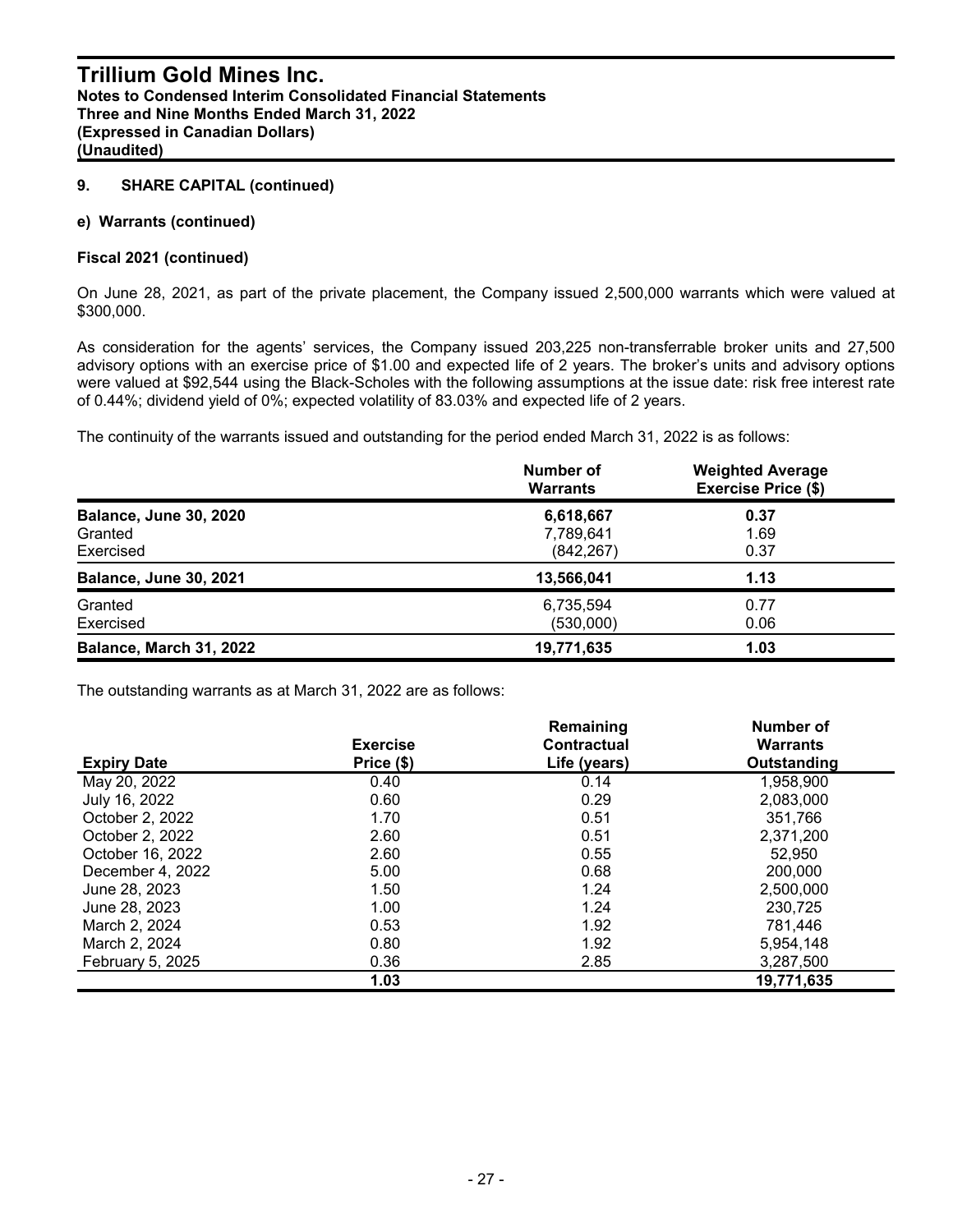#### **10. RELATED PARTY TRANSACTIONS**

Key management personnel are the persons responsible for the planning, directing, and controlling of the activities of the Company and include both executives and non-executive directors, and entities controlled by such persons. The Company considers all directors and officers of the Company to be key management personnel.

The aggregate value of transactions recorded as consulting fees and salaries and wages relating to key management personnel and entities which they have control or significant influence over were as follows:

|                                        | <b>Three Months Ended</b><br>March 31, |     |         |    |                   | <b>Nine Months Ended</b><br>March 31, |  |  |
|----------------------------------------|----------------------------------------|-----|---------|----|-------------------|---------------------------------------|--|--|
|                                        | 2022                                   |     | 2021    |    | 2022              | 2021                                  |  |  |
| Baron Global Financial Canada Ltd. (1) | \$<br>42,000                           | -\$ | 42,000  | -S | 126,000 \$        | 114,000                               |  |  |
| David Velisek (2)                      | 7.500                                  |     | 7.500   |    | 22.500            | 22,500                                |  |  |
| James Lenec <sup>(3)</sup>             | 15,000                                 |     | 15.000  |    | 45,000            | 50,000                                |  |  |
| Ridgeside Canada Inc. (4)              | 67.500                                 |     | 67.500  |    | 202.500           | 200,000                               |  |  |
| William Paterson (5)                   | 40,000                                 |     | 40.000  |    | 120,000           | 93,333                                |  |  |
| Altair Management Ltd. (6)             | 10.500                                 |     | 10.500  |    | 31.500            | 28,500                                |  |  |
| Robert Schafer <sup>(7)</sup>          |                                        |     |         |    |                   | 25,000                                |  |  |
| Donna Yoshimatsu <sup>(8)</sup>        | 37.500                                 |     | 25,000  |    | 112.500           | 25,000                                |  |  |
| lan MacNeily <sup>(9)</sup>            | 35,000                                 |     |         |    | 100,000           | ٠                                     |  |  |
|                                        | \$<br>255,000                          | \$  | 207,500 | S  | <b>760,000 \$</b> | 558,333                               |  |  |

(1) Pursuant to a management and advisory agreement with Baron Global Financial Canada Ltd. ("Baron"), Baron agreed to act as corporate advisor of the Company in return for a monthly fee.

 $(2)$  David Velisek, Director of the Company who provided business development consulting services.

- $<sup>(3)</sup>$  James Lenec, the former President and Director of the Company who provided consulting services.</sup>
- (4) Ridgeside Canada Inc. is fully owned by Russell Starr, who is the CEO and Director of the Company providing management services.
- (5) William Paterson, Vice President of Exploration of the Company who managed the mineral exploration programs and technical and exploration team, and assisted the development of the mineral asset portfolio for the Company.
- <sup>(6)</sup> Altair Management Ltd. is fully owned by an affiliate of the former CFO and provided advisory services to the Company.
- $(7)$  Robert Schafer was the Chairman of the Company's Board of Directors until February 4, 2022.
- (8) Donna Yoshimatsu, VP Corporate Development and Investor Relations of the Company who provided business development and investor relations consulting services.
- (9) Ian MacNeily, Chief Financial Officer of the Company who provided CFO consulting services.

On March 7, 2022, the Company granted 1,075,000 options to the directors and officers of the Company. The options are exercisable at \$0.64 per share and will expire on March 7, 2027. The black scholes of the options granted was \$619,845, and the options shall vest as to one-quarter of the options at the date of grant, one-quarter of the options six months following the date of the grant, one-quarter of the options twelve months following the date of grant, and onequarter of the options eighteen months following the date of grant.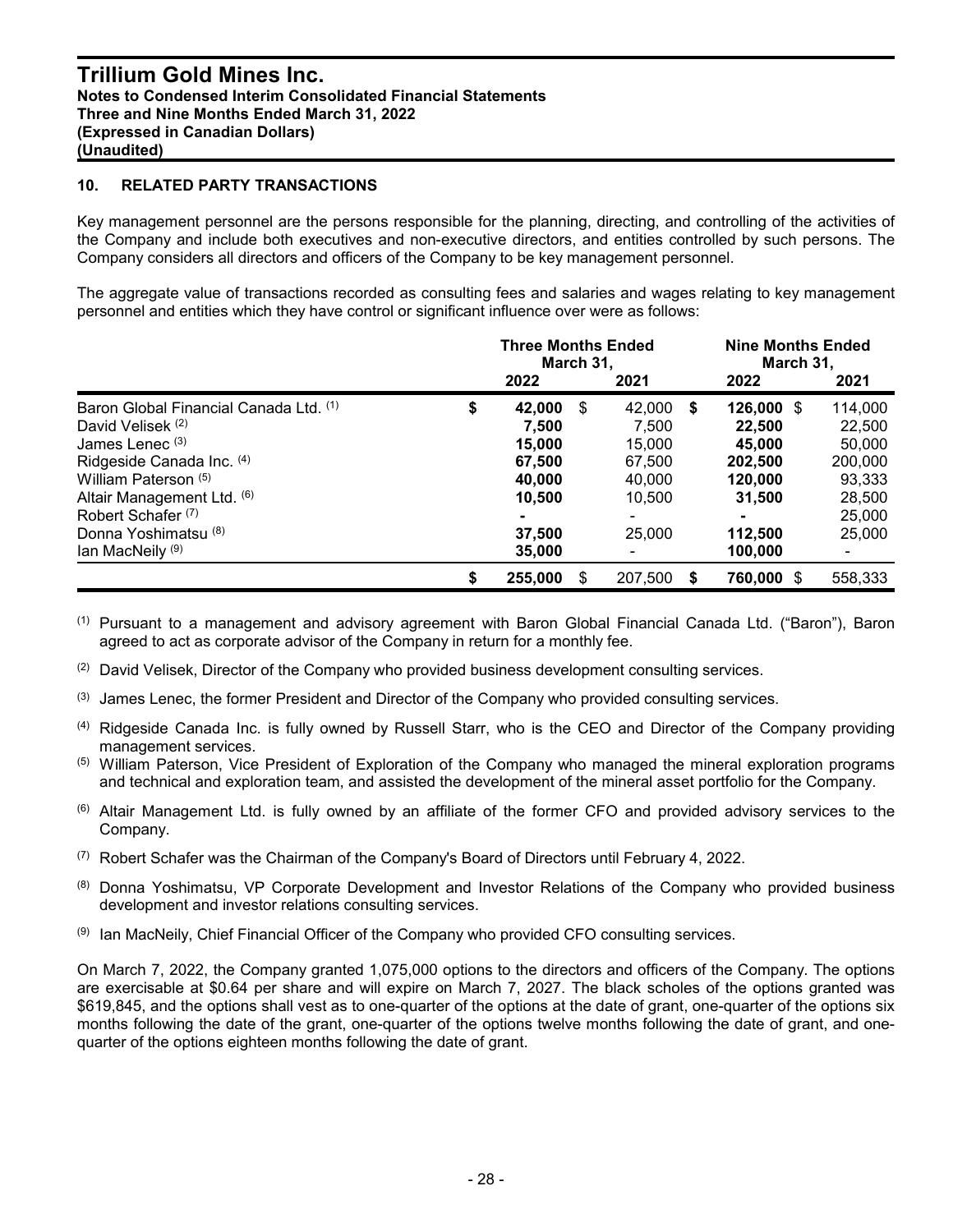## **Trillium Gold Mines Inc. Notes to Condensed Interim Consolidated Financial Statements Three and Nine Months Ended March 31, 2022 (Expressed in Canadian Dollars) (Unaudited)**

## **10. RELATED PARTY TRANSACTIONS (continued)**

The following table outlines the Company's related party payables:

|                       |   | As at<br>March 31,<br>2022 | As at<br><b>June 30,</b><br>2021 |
|-----------------------|---|----------------------------|----------------------------------|
| Donna Yoshimatsu      | S | $\sim$                     | 11,450                           |
| Ridgeside Canada Inc. |   | 14,577                     | 762                              |
|                       | S | 14.577                     | 12,212                           |

## **11. RIGHT-OF-USE ASSETS AND LEASE LIABILITIES**

As at March 31, 2022, the Company has signed lease agreements for the following:

#### Right-of-Use Assets

Leases entered into during the period ended March 31, 2022:

| Cost                                                                             |    | <b>Right-of-Use</b><br><b>Vehicles</b> |          | <b>Right-of-Use</b><br><b>Office</b><br><b>Building</b> | <b>Right-of-Use</b><br><b>Apartment</b><br><b>Building</b> |                             |    | Total                         |  |
|----------------------------------------------------------------------------------|----|----------------------------------------|----------|---------------------------------------------------------|------------------------------------------------------------|-----------------------------|----|-------------------------------|--|
| <b>Balance, June 30, 2020</b><br>Addition                                        | \$ | 89,002                                 |          | 410,211                                                 | \$                                                         | 16,201                      | \$ | 515,414                       |  |
| <b>Balance, June 30, 2021</b><br>Completion of right of use term                 | \$ | 89,002                                 | \$       | 410,211                                                 | \$                                                         | 16,201<br>(16,201)          | \$ | 515,414<br>(16, 201)          |  |
| Balance, March 31, 2022                                                          | S  | 89,002                                 | \$       | 410,211                                                 | S                                                          |                             | S  | 499,213                       |  |
| <b>Accumulated depreciation</b>                                                  |    |                                        |          |                                                         |                                                            |                             |    |                               |  |
| <b>Balance, June 30, 2020</b><br>Depreciation                                    | \$ | 18,326                                 | \$       | 10,609                                                  | \$                                                         | 4,050                       | \$ | 32,985                        |  |
| <b>Balance, June 30, 2021</b><br>Depreciation<br>Completion of right of use term | \$ | 18,326<br>33,376                       | \$       | 10,609<br>31,827                                        | \$                                                         | 4,050<br>12,151<br>(16,201) | \$ | 32,985<br>77,354<br>(16, 201) |  |
| Balance, March 31, 2022                                                          | \$ | 51,702                                 | \$       | 42,436                                                  | \$                                                         |                             | \$ | 94,138                        |  |
| Net book value                                                                   |    |                                        |          |                                                         |                                                            |                             |    |                               |  |
| <b>Balance, June 30, 2021</b><br>Balance, March 31, 2022                         |    | 70,676<br>37,300                       | \$<br>\$ | 399,602<br>367,775                                      | \$<br>\$                                                   | 12,151                      | \$ | 482,429<br>405,075            |  |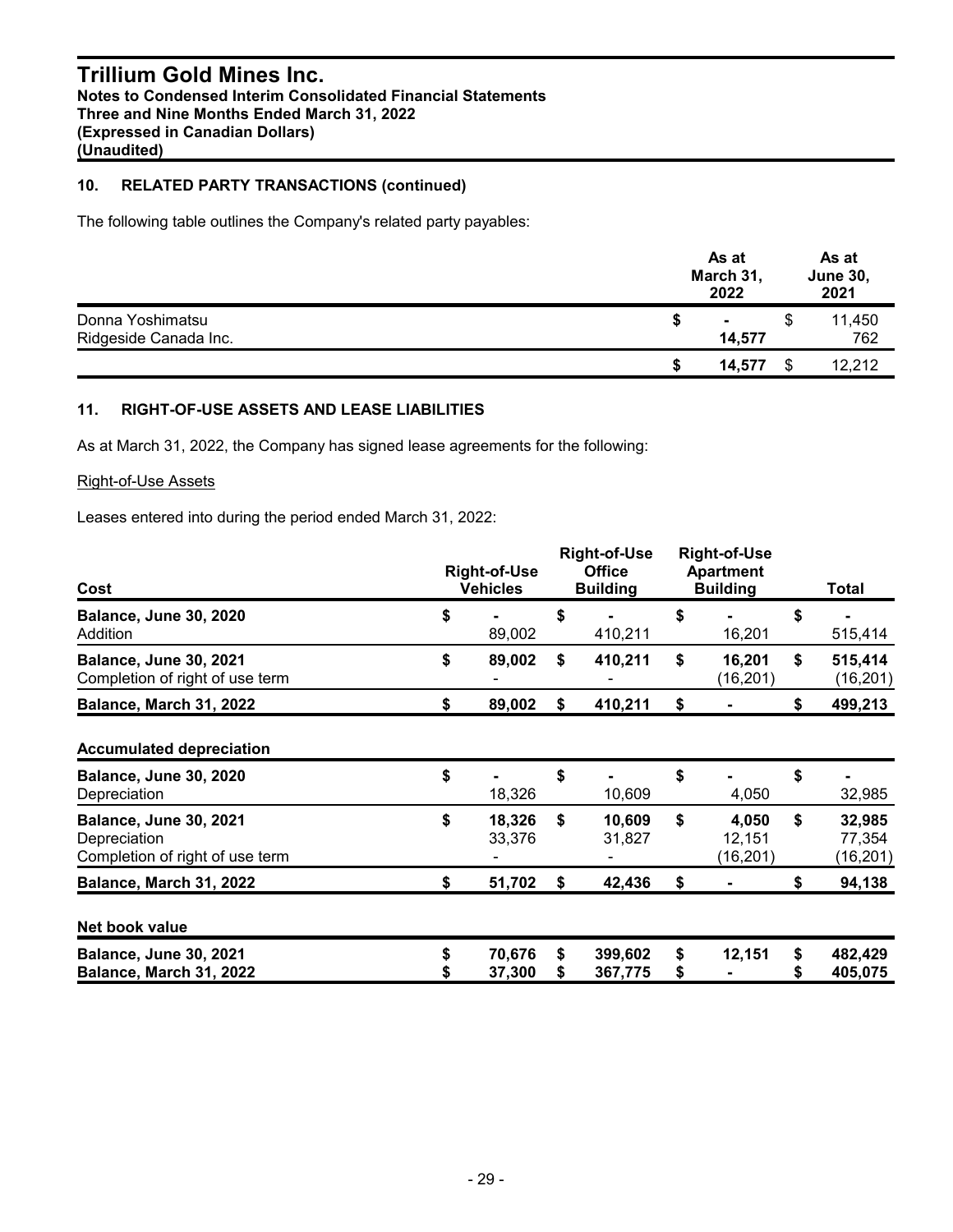## **11. RIGHT-OF-USE ASSETS AND LEASE LIABILITIES (continued)**

#### Lease Liabilities

The following table presents the continuity schedule for the lease liabilities for the Company for the period ended March 31, 2022:

|                                                                                  |    | Lease<br>Liability -<br><b>Vehicles</b> |    | Lease<br>Liability -<br><b>Building</b> | Lease Liability -<br><b>Apartment</b><br><b>Building</b> |                           | Total                                |
|----------------------------------------------------------------------------------|----|-----------------------------------------|----|-----------------------------------------|----------------------------------------------------------|---------------------------|--------------------------------------|
| <b>Balance, June 30, 2020</b><br>Additions<br>Lease payments<br>Interest expense |    | 89,002<br>(20, 620)<br>3,669            | \$ | 410,211<br>(19, 167)<br>4,660           | \$                                                       | 16,201<br>(4,200)<br>189  | \$<br>515,414<br>(43, 987)<br>8,518  |
| <b>Balance, June 30, 2021</b><br>Less: current portion                           | \$ | 72,051<br>(43, 864)                     | \$ | 395,704<br>(30, 776)                    | \$                                                       | 12,190<br>(12, 190)       | \$<br>479,945<br>(86, 830)           |
| Non-current portion                                                              | \$ | 28,187                                  | \$ | 364,928                                 | \$                                                       |                           | \$<br>393,115                        |
| <b>Balance, June 30, 2021</b><br>Lease payments<br>Interest expense              | \$ | 72,051<br>(37, 455)<br>5,050            | \$ | 395,704<br>(43, 125)<br>20,261          | \$                                                       | 12,190<br>(12,600)<br>410 | \$<br>479,945<br>(93, 180)<br>25,721 |
| Balance, March 31, 2022<br>Less: current portion                                 | \$ | 39,646<br>(39, 646)                     | \$ | 372,840<br>(32, 430)                    | \$                                                       |                           | \$<br>412,486<br>(72,076)            |
| Non-current portion                                                              | \$ |                                         | \$ | 340,410                                 | \$                                                       |                           | \$<br>340,410                        |

The remaining minimum future lease payments for the term of the lease are as follows:

|          | Lease Liability -<br><b>Vehicles</b> |    | Lease Liability -<br><b>Office Building</b> |    | Lease Liability -<br><b>Apartment Building</b> | Total        |
|----------|--------------------------------------|----|---------------------------------------------|----|------------------------------------------------|--------------|
| Year 1   | \$<br>41,805                         | \$ | 57,500                                      | \$ |                                                | \$<br>99,305 |
| Year 2   | $\sim$                               |    | 57,500                                      |    |                                                | 57,500       |
| Year 3   | $\blacksquare$                       |    | 57,500                                      |    |                                                | 57,500       |
| Year 4   |                                      |    | 57.500                                      |    |                                                | 57,500       |
| > Year 5 | $\blacksquare$                       |    | 268,333                                     |    |                                                | 268,333      |
|          | 41,805                               |    | 498.333                                     |    |                                                | 540,138      |

## **12. LOSS PER SHARE**

The calculation of basic and diluted loss per share for the three and nine months ended March 31, 2022 was based on the loss attributable to common shareholders of \$3,913,969 and \$9,509,510, respectively (three and nine months ended March 31, 2021 - \$2,985,742 and \$9,016,962, respectively) and the weighted average number of common shares outstanding of 46,623,715 and 42,977,099, respectively (three and nine months ended March 31, 2021 - 32,873,544 and 28,723,627, respectively). Diluted loss per share for the three and nine months ended March 31, 2022 did not include the effect of 5,085,000 stock options and 19,771,635 warrants (three and nine months ended March 31, 2021 - 3,175,000 stock options and 10,835,316 warrants) as they are anti-dilutive.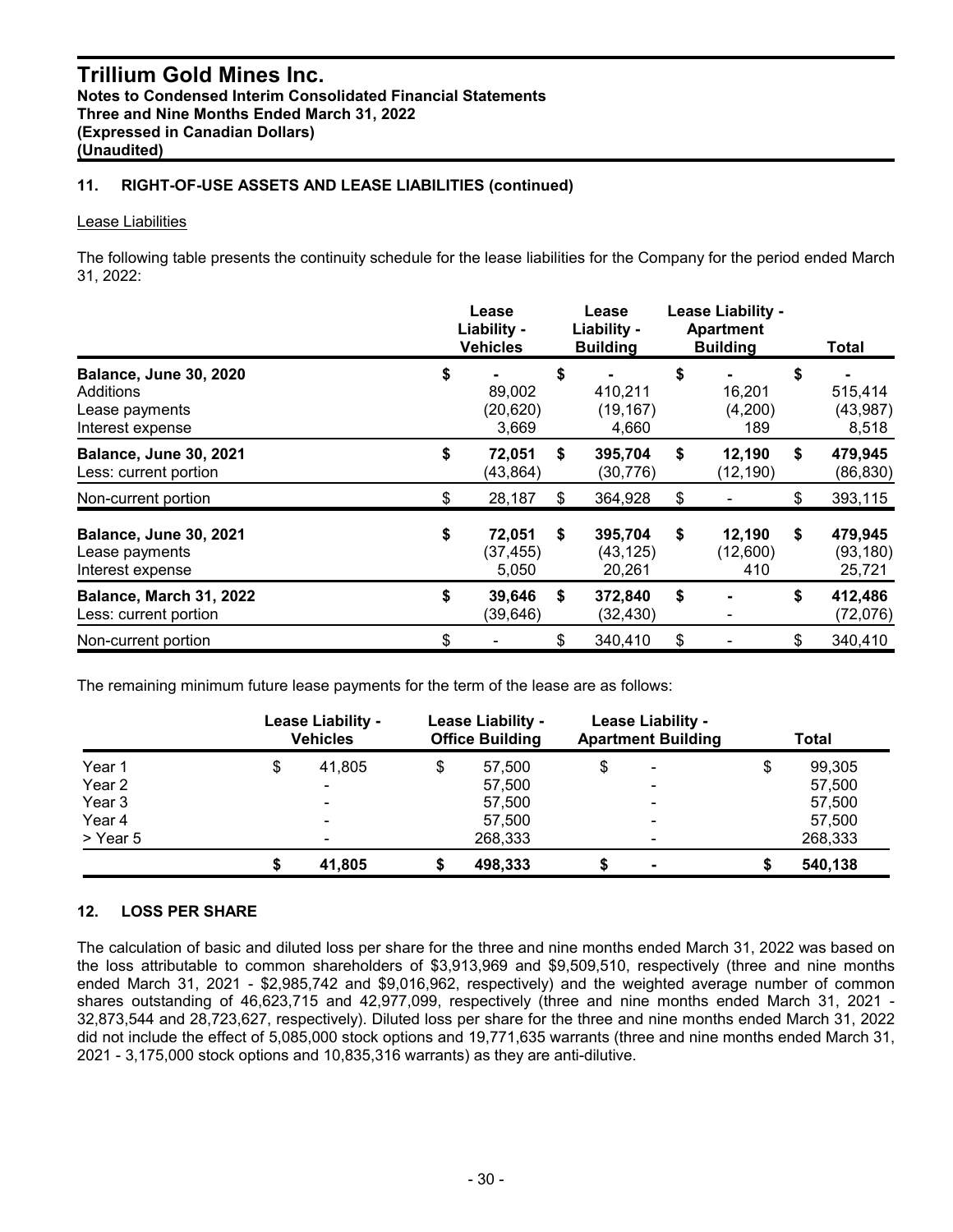#### **13. SEGEMENT INFORMATION**

The Company has one reportable operating segment, being the acquisition and exploration of exploration and evaluation assets within Canada.

#### **14. FINANCIAL INSTRUMENTS AND RISK MANAGEMENT**

#### Interest Rate Risk

The Company's interest rate risk mainly arises from changes in the interest rates on cash. Cash generates interest based on market interest rates. At March 31, 2022, the Company was not subject to significant interest rate risk.

#### Foreign Exchange Rate Risk

The Company is not subject to significant foreign exchange risk as all of the Company's operations are located in Canada.

The Company manages its credit risk by investing only in high quality financial institutions. Receivables are due from a government agency.

#### Credit Risk

Credit risk arises from the non-performance by counterparties of contractual financial obligations. The Company's credit risk arises primarily with respect to cash held on deposit and receivables.

#### Liquidity Risk

The Company manages liquidity risk by maintaining adequate cash balances. If necessary, the Company may raise funds through the issuance of debt, equity or sale of non-core assets. The Company ensures that there is sufficient capital to meet its obligations by continuously monitoring and reviewing actual and forecasted cash flows, and match the maturity profile of financial assets to development, capital and operating needs. The Company is exposed to liquidity risk.

#### Fair Value Hierarchy

Financial instruments that are measured subsequent to initial recognition at fair value are grouped in Levels 1 to 3 based on the degree to which the fair value is observable:

- Level 1 fair value measurements are those derived from quoted prices (unadjusted) in active markets for identical assets or liabilities; and
- Level 2 fair value measurements are those derived from inputs other than quoted prices included within level 1 that are observable for the asset or liability, either directly (i.e. as prices) or indirectly (i.e. derived from prices); and
- Level 3 fair value measurements are those derived from valuation techniques that include inputs for the asset or liability that are not based on observable market data (unobservable inputs).

Cash is measured at fair value using level 1. The carrying value of receivables, payables and accruals, due to shareholders and loans payable approximates their fair value due to the current nature of those financial instruments.